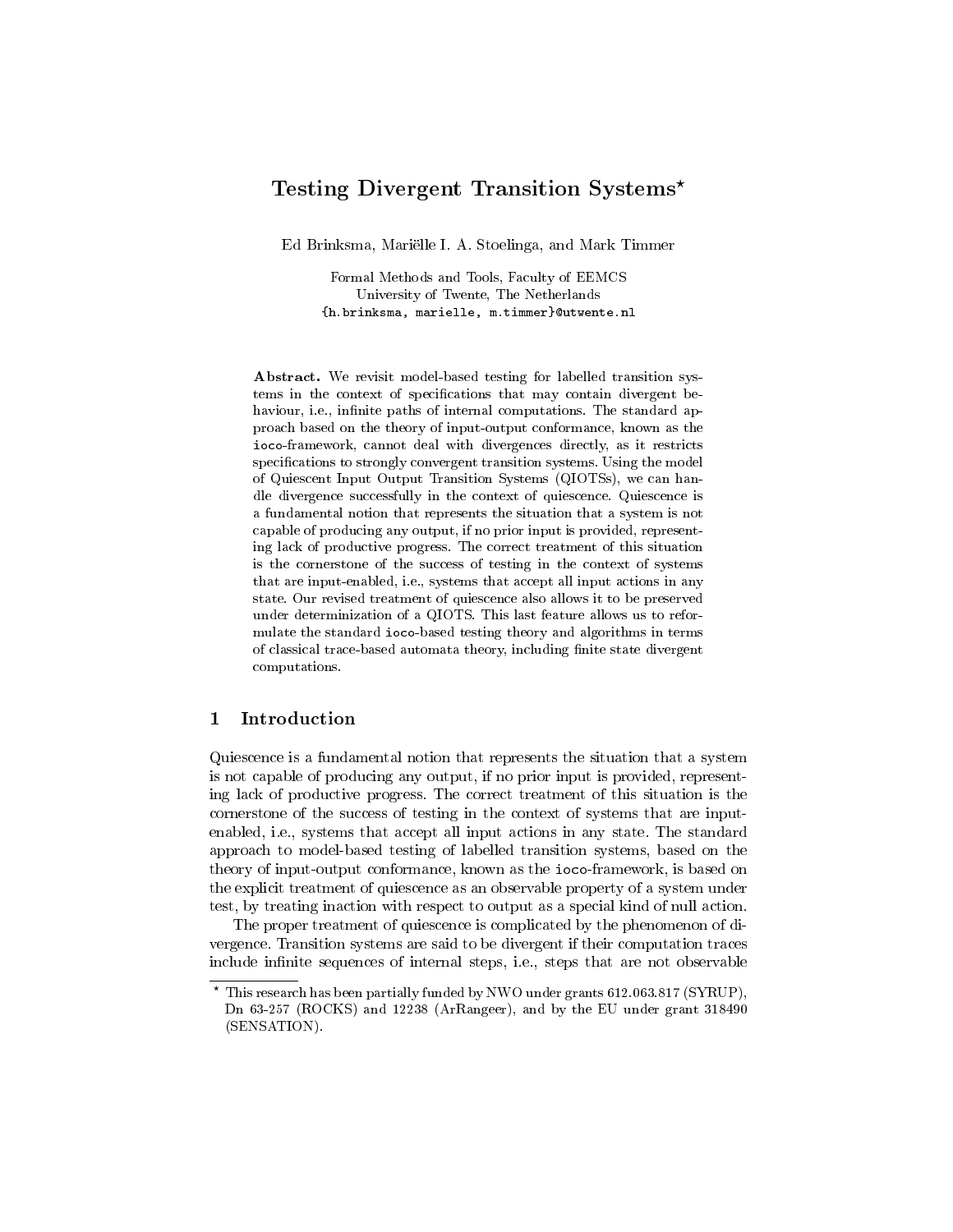

Fig. 1. A simple communication system with acknowledgements.

as part of the communication of the system with its environment. The possibility of such infinite internal computations can be a source of quiescence. The ioco-framework cannot deal with divergent behaviour in specifications directly: it requires specifications to be strongly convergent, i.e., they must contain only finite sequences of internal actions in computations  $[1]$ . Divergence, however, does often occur in practice.

Example 1.1. Consider for instance the simple communication system with acknowledgements and retransmissions shown in Figure 1. When hiding all actions related to retransmissions (ackreq, negack, posack, and resend) by renaming them to the internal action  $\tau$ , we obtain a specification in which infinite cycles of internal actions are possible in the two `triangles' of the system, cycling through  $s_1, s_3, s_6$ , and  $s_4, s_5, s_7$ , respectively.

We use this example to show that there are differences between divergences that matter in the context of testing. It would be too simple, for example, to create observations of quiescence for every  $\tau$ -loop. In the example, the infinite execution of the loops of the triangles can be considered unfair, in the sense that they would ignore the transitions of the (hidden) posack action. Our approach will be that such unfair divergences cannot occur, expecting internal or output actions to never be delayed infinitely many times. This means that the triangle  $s_1, s_3, s_6$  will ultimately enable a send action in state  $s_0$ , and will not cause quiescence, whereas the control cycling through  $s_4$ ,  $s_5$ ,  $s_7$  will eventually reach  $s_2$ , which is quiescent. Of course, some  $\tau$ -loops can occur fairly. If we turn the above example into an input-enabled system, which will be the typical case in the context of this theory, then self-loops with missing input actions will be added to states. In particular, state  $s_2$  will get three extra transitions to itself, labelled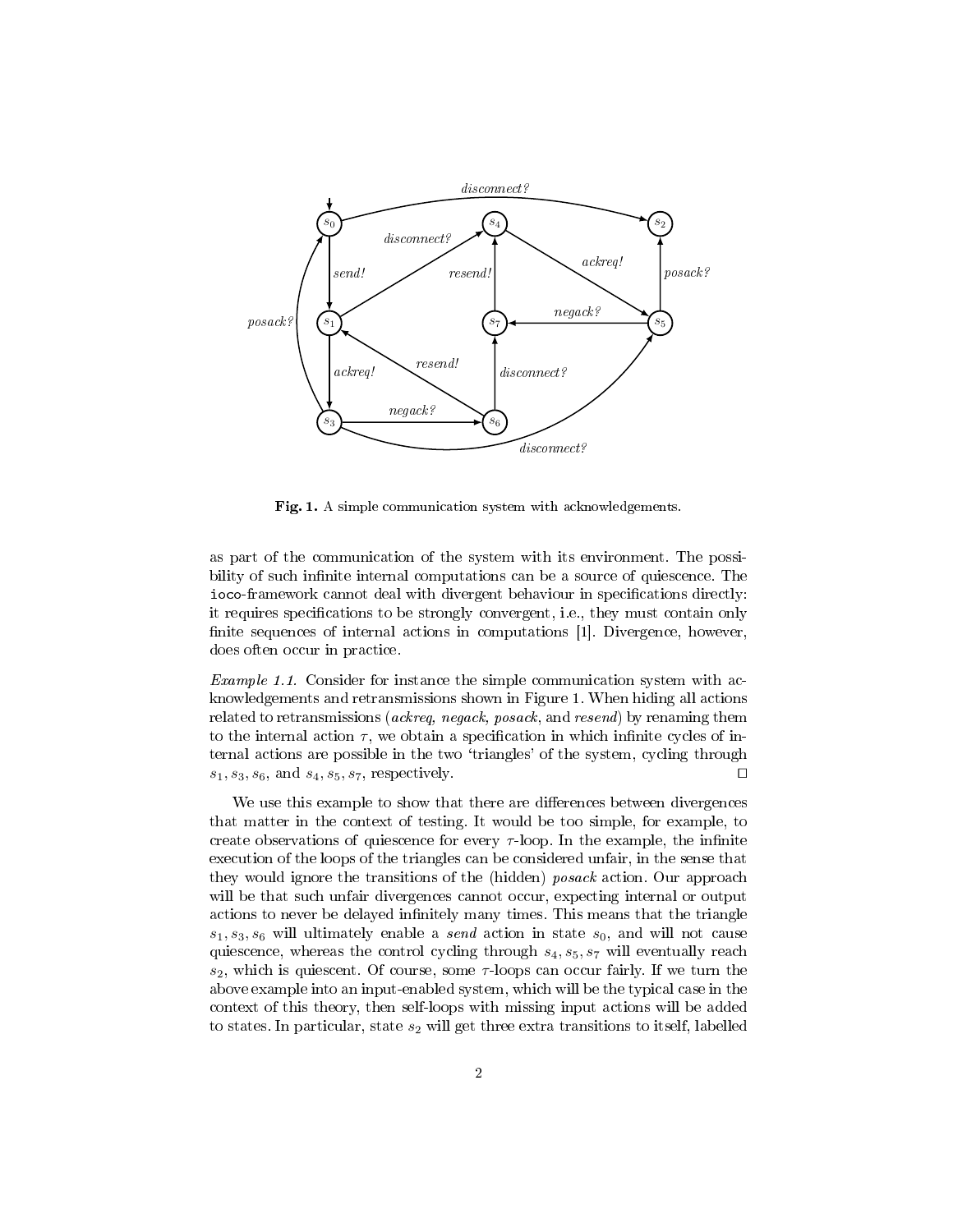with posack?, negack? and disconnect?. Upon hiding, the first two become  $\tau$ loops, and cycling continuously through both of them is a fair execution of divergence, as this does not compete with other locally controlled actions such as other outgoing  $\tau$ -actions or outputs. The theory that we wish to develop must deal with this variety in divergences and all the subtleties involved.

A way forward has been proposed in [2] in the form of the model of Divergent Quiescent Transition Systems (DQTSs). This model is formulated using inputoutput automata (IOA), introduced by Lynch et al. [3], and improves the existing theory in three respects. Firstly, it removes the restriction to strongly convergent specifications; secondly, it deals correctly with the notion of quiescence in the presence of divergence, i.e., it distinguishes between innite computations that can block output from occurring (and therefore should signal quiescence) vs. those that do not; and thirdly, it revises the definition of quiescence so that it is preserved under determinization, allowing the reformulation of ioco-based testing theory including divergence and the related test generation algorithms in terms of classical trace-based automata theory.

Our purpose in this paper is also threefold. First, we want to obtain a simplified version of the model that does not need the full works of the IOA framework, such as the possibility to name internal actions and to specify fairness constraints in great generality using task partitions. Instead, and this is our second goal, when dealing with divergences it should use the notion of fair execution that is implicitly behind most labelled transition system modelling involving just a single anonymous internal step  $\tau$ , as for example captured by Milner's weak bisimulation equivalence [4]. Finally, we want to connect this theory to the standard ioco-algorithms for test generation [5], which is only suggested by the work in [2], but has not yet been carried out. In doing so, this paper is nicely representative of the work on model-based testing at the University of Twente during the long period of collaboration that we have had with Kim Larsen.

**Origins.** The notion of quiescence was first introduced by Vaandrager  $[6]$  to obtain a natural extension of blocking states: if a system is input-enabled (i.e., always ready to receive inputs), then no states are blocking, since each state has outgoing input transitions. Quiescence models the fact that a state is blocking when considering only the internal and output actions. In the context of model-based testing, Tretmans introduced repetitive quiescence [7, 1]. This notion emerged from the need to continue testing, even in a quiescent state. To accommodate this, Tretmans introduced the Suspension Automaton (SA) as an auxiliary concept [8]. An SA is obtained from an Input-Output Transition System (IOTS) by first adding to each quiescent state a self-loop labelled by the quiescence label  $\delta$  and by subsequently determinizing the model. As stated above, SAs cannot cope with divergence, since divergence leads to new quiescent states. In an attempt to remedy this situation, the TGV framework [9] handles divergence by adding  $\delta$ -labelled self-loops to such states. However, this treatment is not satisfactory in our opinion: quiescence due to divergence can in [9] be followed by an output action, which we find counterintuitive.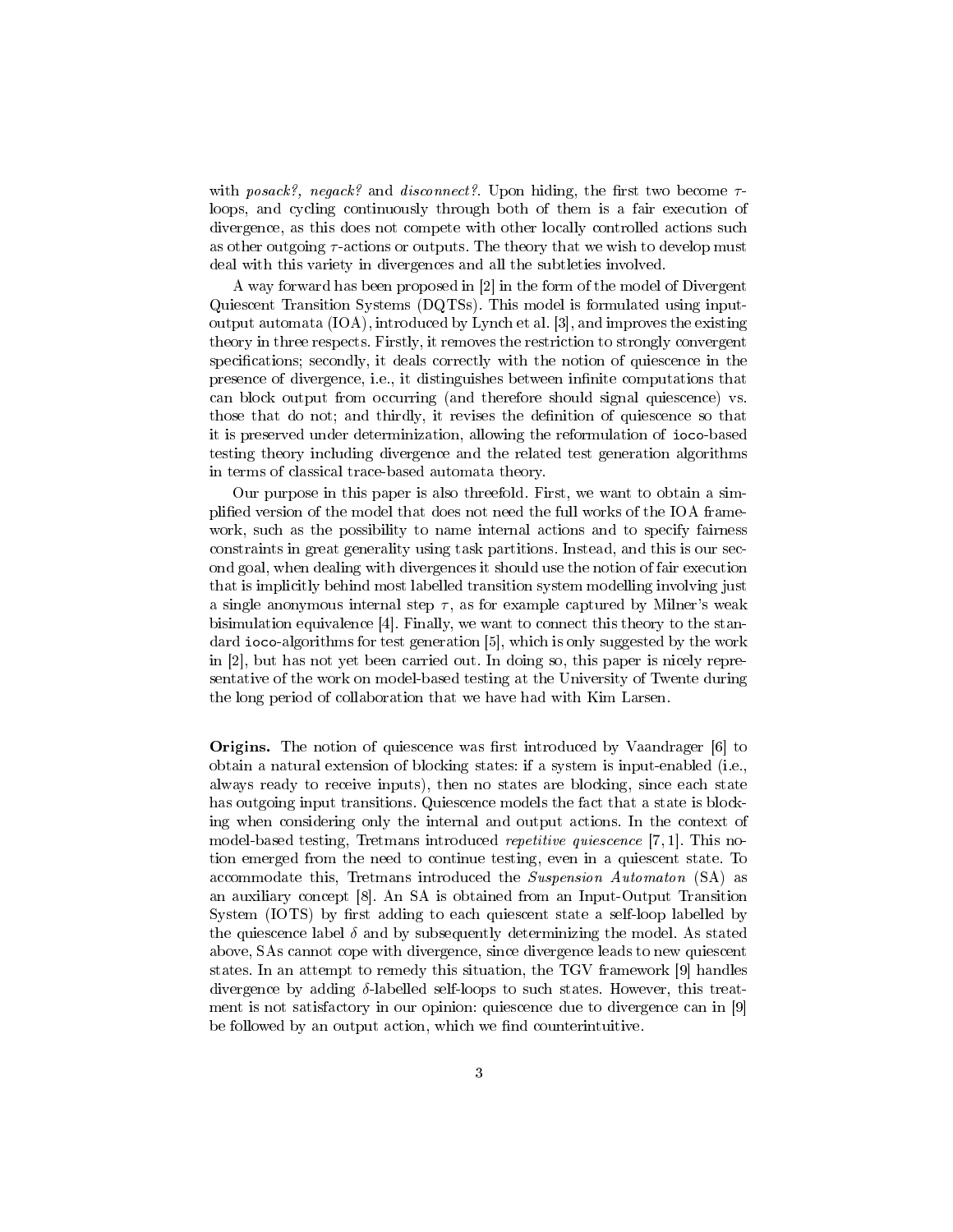Overview of the paper. The rest of the paper is organized as follows. Section 2 introduces the QIOTS model, and Section 3 provides operations and properties for them. Sections 4, 5 and 6 present the notions of test cases for QIOTSs, an overview of testing with respect to ioco and algorithms for generating test cases, respectively. Conclusions and future work are presented in Section 7.

This paper simplifies and unites the concepts from [2] and [5] (partly by the same authors); parts of this paper overlap with these works.

## 2 Quiescent Input Output Transition Systems

**Preliminaries** Given a set L, we use  $L^*$  to denote the set of all *finite sequences*  $\sigma = a_1 a_2 \ldots a_n$  over L. We write  $|\sigma| = n$  for the length of  $\sigma$ , and  $\epsilon$  for the empty sequence, and let  $L^+ = L^* \setminus \{\epsilon\}$ . We let  $L^{\omega}$  denote the set of all *infinite sequences* over L, and use  $L^{\infty} = L^* \cup L^{\omega}$ . Given two sequences  $\rho \in L^*$  and  $v \in L^{\infty}$ , we denote the *concatenation* of  $\rho$  and  $v$  by  $\rho v$ . The projection of an element  $a \in L$ on  $L' \subseteq L$ , denoted  $a \restriction L'$ , is a if  $a \in L'$  and  $\epsilon$  otherwise. The projection of a sequence  $\sigma = a \sigma'$  is defined inductively by  $(a \sigma') \upharpoonright L' = (a \upharpoonright L')(\sigma' \upharpoonright L')$ , and the projection of a set of sequences  $Z$  is defined as the set of projections.

If  $\sigma, \rho \in L^*$ , then  $\sigma$  is a prefix of  $\rho$  (denoted by  $\sigma \sqsubseteq \rho$ ) if there is a  $\sigma' \in L^*$ such that  $\sigma \sigma' = \rho$ . If  $\sigma' \in L^+$ , then  $\sigma$  is a proper prefix of  $\rho$  (denoted by  $\sigma \sqsubset \rho$ ). We use  $\wp(L)$  to denote the *power set* of L. Finally, we use the notation  $\exists^{\infty}$  for 'there exist infinitely many'.

#### 2.1 Basic model and definitions

Quiescent Input Output Transition Systems (QIOTSs) are labelled transition systems that model quiescence, i.e., the absence of outputs or internal transitions, via a special δ-action. Internal actions, in turn, are all represented by the special  $\tau$ -action. Thus, QIOTSs are a variety of Input Output Transition Systems of the ioco-framework, and an adaptation of the DQTS model of [2], which, in turn, is based on the well-known model of Input-Output Automata [10, 3].

Definition 2.1 (Quiescent Input Output Transition Systems). A Quiescent Input Output Transition System *(QIOTS) is a tuple*  $\mathcal{A} = \langle S, s^0, L^I, L^O, \rightarrow \rangle$ *,* where S is a set of states;  $s^0 \in S$  is its initial state;  $L^I$  and  $L^O$  are disjoint sets of input and output labels, respectively; and  $\rightarrow \subseteq S \times L \times S$  is the transition relation, where  $L = L^{\text{I}} \cup L^{\text{O}} \cup \{\tau, \delta\}$ . We assume  $\delta, \tau \notin (L^{\text{I}} \cup L^{\text{O}})$  and  $\delta \neq \tau$ , and use  $L_{\delta}^{\circ} = L^{\circ} \cup \{\delta\}$ . We refer to  $(L^{I}, L_{\delta}^{\circ})$  as the action signature of A.

The following two requirements apply:

- 1. A QIOTS must be input-enabled, i.e., for each  $s \in S$  and  $a \in L^I$ , there exists an  $s' \in S$  such that  $(s, a, s') \in \rightarrow$ .
- 2. A QIOTS must be well-formed. Well-formedness requires technical preparation and is defined in Section 2.3.

We write  $\mathcal{QIOTS}(L^I, L^O_\delta)$  for the set of all possible QIOTSs over the action signature  $(L^{\text{I}}, L^{\text{O}}_{\delta})$ .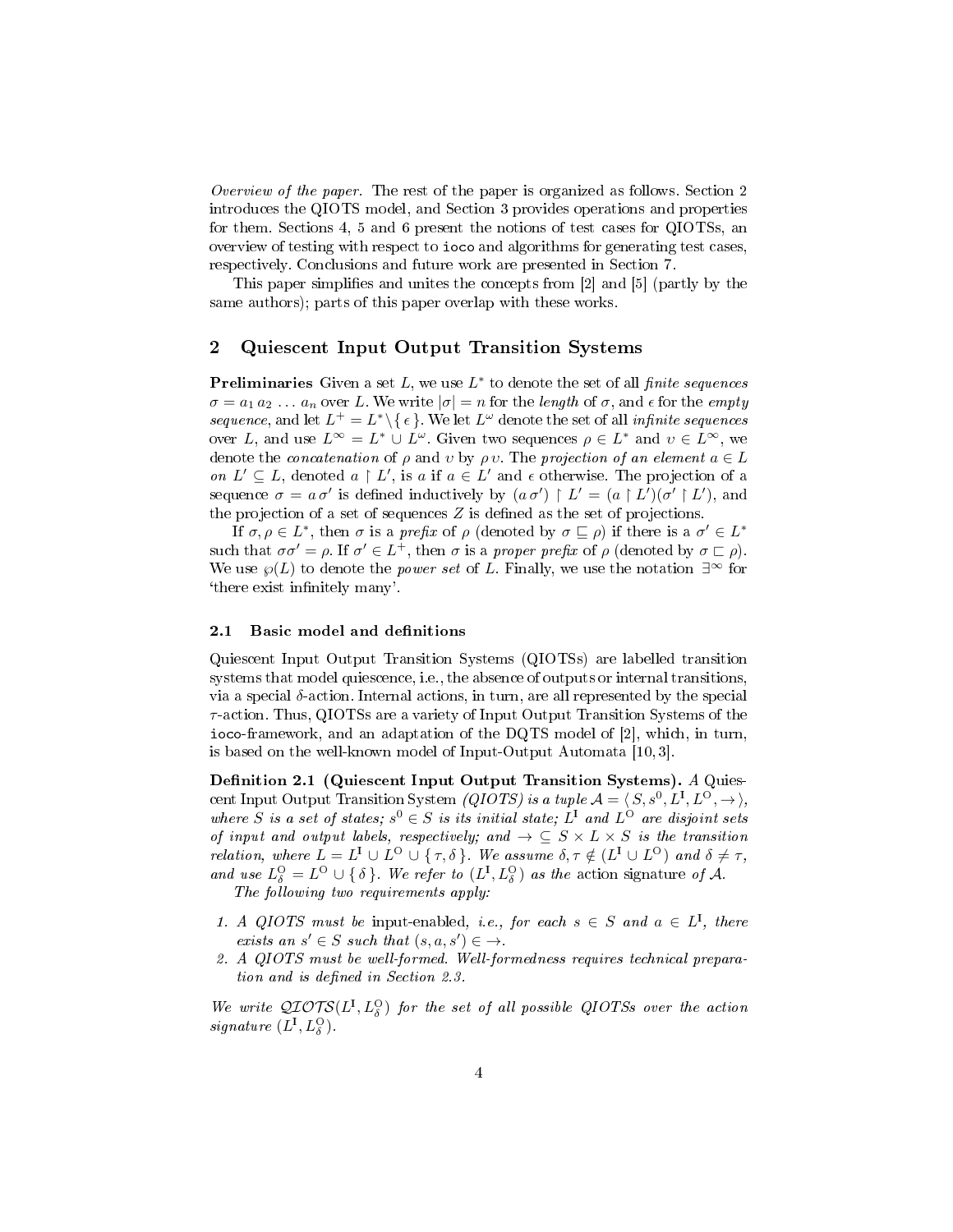Semantically, QIOTSs assume progress. That is, QIOTSs are not allowed to remain idle forever when output or internal actions are enabled. Without this assumption, each state would be potentially quiescent. All sets in the denition of QIOTSs can potentially be uncountable.

Given a QIOTS A, we denote its components by  $S_{\mathcal{A}}, s_{\mathcal{A}}^0, L_{\mathcal{A}}^1, L_{\mathcal{A}}^0, \rightarrow_{\mathcal{A}}$ . We omit the subscript when it is clear from the context.

Actions. We use the terms label and action interchangeably. We often suffix a question mark (?) to input labels and an exclamation mark (!) to output labels. These are, however, not part of the label. The label  $\tau$  represents an internal action. Output and internal actions are called locally controlled, because their occurrence is under the control of the QIOTS. The special label  $\delta$  is used to denote the occurrence of quiescence.

We use the standard notations for transitions.

**Definition 2.2 (Transitional notations).** Let A be a QIOTS with  $s, s' \in S$ ,  $a, a_i \in L, b, b_i \in L \setminus \{\tau\}, \text{ and } \sigma \in (L \setminus \{\tau\})^+, \text{ then:}$ 

$$
s \xrightarrow{a} s'
$$
  
\n
$$
s \xrightarrow{a} = \det \quad \exists s'' \in S \quad s \xrightarrow{a} s''
$$
  
\n
$$
s \xrightarrow{a} = \det \quad \exists s'' \in S \quad s \xrightarrow{a} s''
$$
  
\n
$$
s \xrightarrow{a_1 \dots a_n} s' = \det \quad \exists s_0, \dots, s_n \in S \quad s = s_0 \xrightarrow{a_1} \dots \xrightarrow{a_n} s_n = s'
$$
  
\n
$$
s \xrightarrow{\epsilon} s' = \det \quad s = s' \quad \text{or} \quad s \xrightarrow{\tau \dots \tau} s'
$$
  
\n
$$
s \xrightarrow{b} s' = \det \quad \exists s_0, s_1 \in S \quad s \xrightarrow{\epsilon} s_0 \xrightarrow{b} s_1 \xrightarrow{\epsilon} s'
$$
  
\n
$$
s \xrightarrow{b_1 \dots b_n} s' = \det \quad \exists s_0, \dots, s_n \in S \quad s = s_0 \xrightarrow{b_1} \dots \xrightarrow{b_n} s_n = s'
$$

If  $s \xrightarrow{a}$ , we say that a is enabled in s. We use  $L(s)$  to denote the set of all actions  $a \in L$  that are enabled in state  $s \in S$ , i.e.,  $L(s) = \{ a \in L \mid s \stackrel{a}{\to} \}$ . The notions are lifted to infinite traces in the obvious way.

We use the following language notations for QIOTSs and their behaviour.

#### Definition 2.3 (Language notations). Let  $A$  be a QIOTS, then:

- A finite path in A is a sequence  $\pi = s_0 a_1 s_1 a_2 s_2 \ldots s_n$  such that  $s_{i-1} \xrightarrow{a_i} s_i$ for all  $1 \leq i \leq n$ . Infinite paths are defined analogously. The set of all paths in  $A$  is denoted paths  $(A)$ .
- $-Given$  any path, we write first $(\pi) = s_0$ . Also, we denote by states $(\pi)$  the set of states that occur on  $\pi$ , and by  $\omega$ -states( $\pi$ ) the set of states that occur infinitely often. That is,  $\omega$ -states $(\pi) = \{ s \in \text{states}(\pi) \mid \exists^{\infty} j \cdot s_j = s \}.$
- We define trace( $\pi$ ) =  $\pi$  | ( $L \setminus \{\tau\}$ ), and say that trace( $\pi$ ) is the trace of  $\pi$ . For every  $s \in S$ , traces(s) is the set of all traces corresponding to paths that start in s, i.e.,  $traces(s) = \{ trace(\pi) | \pi \in paths(\mathcal{A}) \land first(\pi) = s \}.$ We define traces(A) = traces(s<sup>0</sup>), and say that two QIOTSs B and C are trace-equivalent, denoted  $\mathcal{B} \approx_{tr} \mathcal{C}$ , if traces( $\mathcal{B}$ ) = traces( $\mathcal{C}$ ).
- $F$  For a finite trace  $\sigma$  and state  $s \in S$ , reach $(s, \sigma)$  denotes the set of states in A that can be reached from s via  $\sigma$ , i.e.,  $reach(s, \sigma) = \{ s' \in S \mid s \stackrel{\sigma}{\Longrightarrow} s' \}$ . For a set of states  $S' \subseteq S$ , we define  $reach(S', \sigma) = \bigcup_{s \in S'} reach(s, \sigma)$ .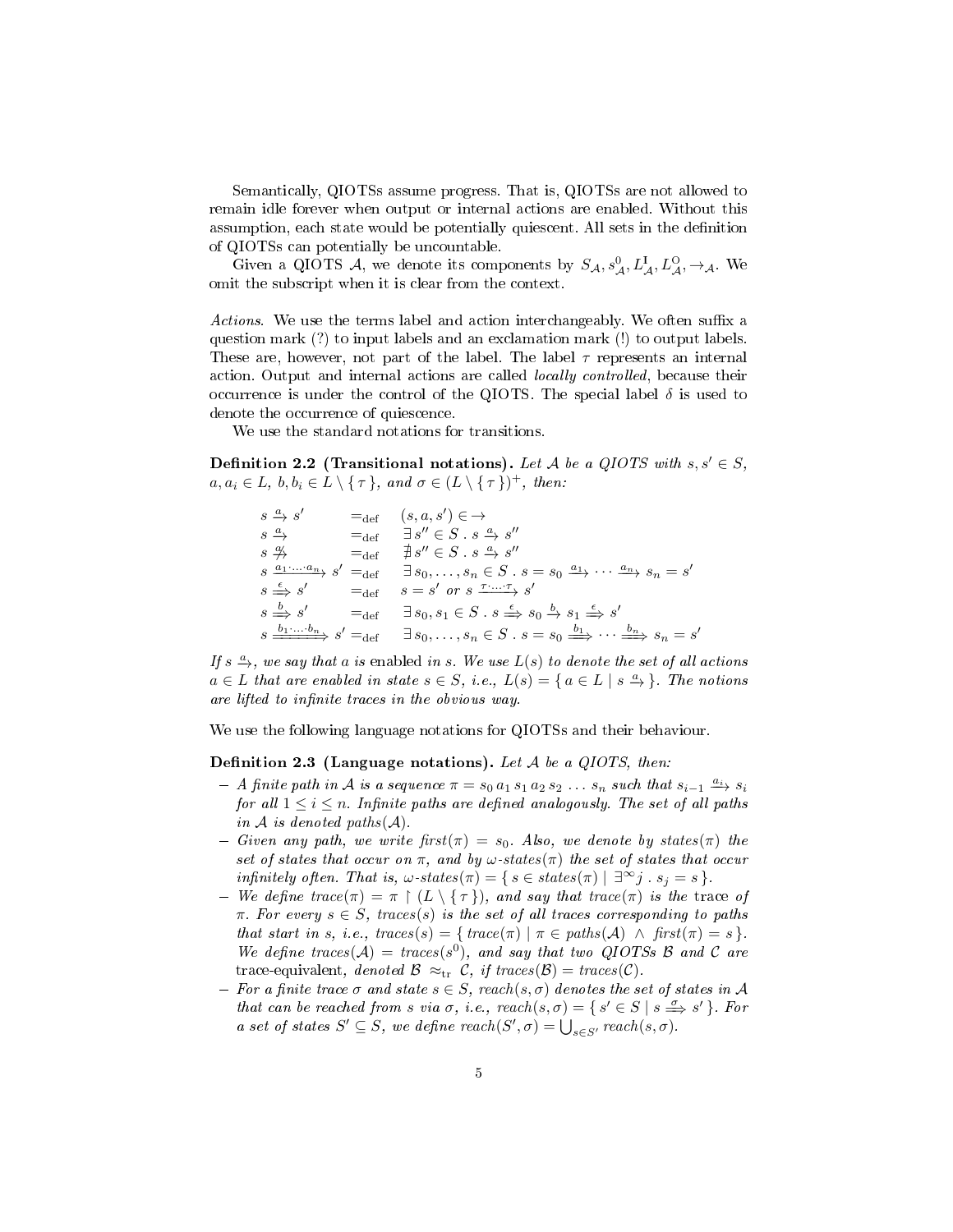When needed, we add subscripts to indicate the QIOTS these notions refer to.

Definition 2.4 (Determinism). A QIOTS A is deterministic if  $s \stackrel{a}{\rightarrow} s'$  and  $s \stackrel{a}{\to} s''$  imply  $a \neq \tau$  and  $s' = s''$ , for all  $s, s', s'' \in S$  and  $a \in L$ . Otherwise, A is nondeterministic.

Each QIOTS has an obviously trace-equivalent deterministic QIOTS. Determinization is carried out using the well-known subset construction procedure. This construction yields a system in which every state has a unique target state per action, and internal transitions are not present anymore.

**Definition 2.5 (Determinization).** The determinization of a QIOTS  $A =$  $\langle S, s^0, L^I, L^O, \rightarrow \rangle$  is the QIOTS  $det(\mathcal{A}) = \langle \wp(S)^+, \{s^0\}, L^I, L^O, \rightarrow_D \rangle$ , with  $\wp(S)^{+} = \wp(S) \setminus \varnothing$  and  $\rightarrow_D$  =  $\{(U, a, V) \in \wp(S)^{+} \times L \times \wp(S)^{+} \mid V =$  $reach_{\mathcal{A}}(U, a) \ \wedge \ V \neq \varnothing$ .

*Example 2.1.* The (not yet well-formed) QIOTS  $\mathcal A$  in Figure 2(a) is nondeterministic; its determinization  $det(\mathcal{A})$  is shown in Figure 2(b).

### 2.2 Quiescence, fairness and divergence

**Definition 2.6 (Quiescent state).** Let A be a QIOTS. A state  $s \in S$  is quiescent, denoted  $q(s)$ , if it has no locally-controlled actions enabled, i.e.  $q(s)$  if  $s \nrightarrow$  for all  $a \in L^{\circlearrowright} \cup \{\tau\}$ . The set of all quiescent states of A is denoted  $q(\mathcal{A})$ .

Example 2.2. States  $s_0$ ,  $s_5$  and  $s_6$  of the QIOTS in Figure 2(a) are quiescent.  $\Box$ 

As we have already discussed in the introduction, the notion of fairness plays a crucial role in the treatment of divergences in QIOTSs. As announced, we take the solution proposed in  $[2]$  for DQTSs —which in turn uses a notion of fairness that stems from  $[10, 3, 11]$  and simplify it for our purposes. Restricted to QIOTSs, fairness states that every locally controlled action enabled from a state that is visited infinitely often, must also be executed infinitely often. Note that finite paths are fair by default.



Fig. 2. Visual representations of the (not yet well-formed) QIOTSs  $\mathcal A$  and  $det(\mathcal A)$ .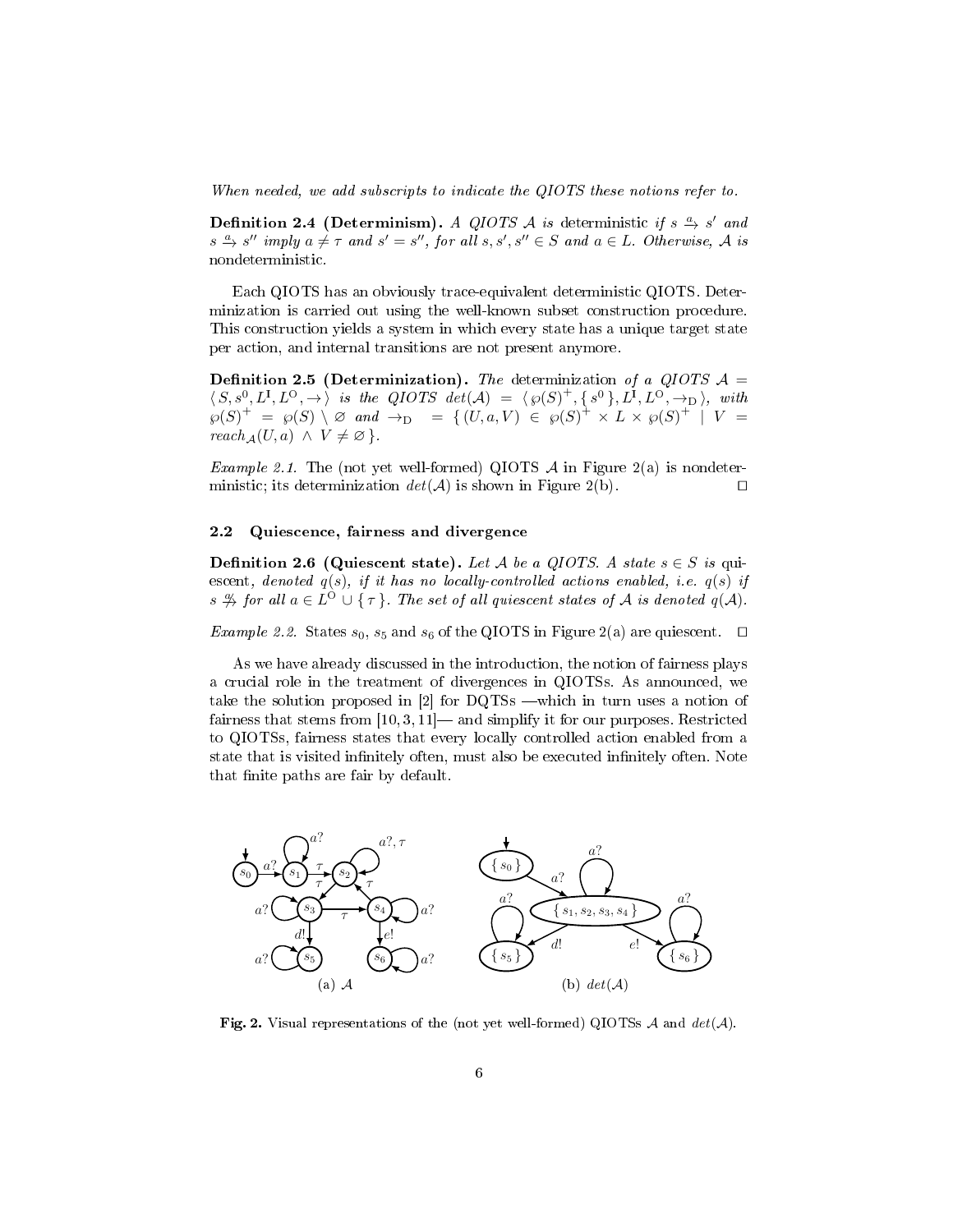

Fig. 3. A simple transition system with two types of divergence.

**Definition 2.7 (Fair path).** Let A be a QIOTS and  $\pi = s_0 a_1 s_1 a_2 s_2 \ldots a_n$ path of A. Then,  $\pi$  is fair if for all  $s \in \omega$ -states( $\pi$ ) and  $s \stackrel{a}{\rightarrow} s'$  with  $a \in (L^{\circ} \cup$  $\{\tau\}$ ) the transition s a s' occurs infinitely often in  $\pi$ .

The set of all fair paths of a QIOTS  $\mathcal A$  is denoted fpaths( $\mathcal A$ ), and the set of corresponding traces is denoted ftraces $(A)$ .

Unfair paths are considered not to occur, so from now on we only consider fpaths(A) and ftraces(A) for the behaviour of A.

*Example 2.3.* Consider the QIOTS in Figure 3. The infinite path given by  $\pi =$  $s_0 \tau s_0 \tau s_0 \ldots$  is not fair as the b-output is ignored forever.

We can now formally introduce divergence as fair infinite internal behaviour.

**Definition 2.8 (Divergent path).** Let A be a QIOTS, then a path  $\pi$  is divergent if  $\pi \in$  fpaths(A) and it contains only transitions labelled with the internal action  $\tau$ . The set of all divergent paths of A is denoted dpaths(A).

*Example 2.4.* Consider the QIOTS in Figure 3 again. The infinite path given by  $\pi = s_1 \tau s_1 \tau s_1 \ldots$  is divergent. Note that divergent traces are not preserved by determinization.  $\Box$ 

We are now all set to allow divergent paths to occur in QIOTSs. For computability reasons, however, we assume that each divergent path in a QIOTS contains only a finite number of states.

**Definition 2.9** (State-finite path). Let A be a QIOTS and let  $\pi \in \text{fpaths}(\mathcal{A})$ be an infinite path. If  $|states(\pi)| < \infty$ , then  $\pi$  is state-finite.

When the system is on a state-finite divergent path, it continuously loops through a finite number of states on this path. We call these states divergent.

**Definition 2.10 (Divergent state).** Let A be a QIOTS. A state  $s \in S$  is divergent, denoted  $d(s)$ , if there is a (state-finite and fair) divergent path on which s occurs infinitely often, i.e., if there is a path  $\pi \in dpaths(\mathcal{A})$  such that  $s \in \omega$ -states( $\pi$ ). The set of all divergent states of A is denoted  $d(\mathcal{A})$ .

Divergent paths in QIOTSs may cause the observation of quiescence in states that are not necessarily quiescent themselves. As already illustrated in Figure 3, state  $s_1$  is not quiescent, since it enables the internal action  $\tau$ . Still, output is never observed on the divergent path  $\pi = s_1 \tau s_1 \tau \ldots$ , so that quiescence is observed from a non-quiescent state. Note that the assumption of strong convergence of [1] does not allow such behaviour.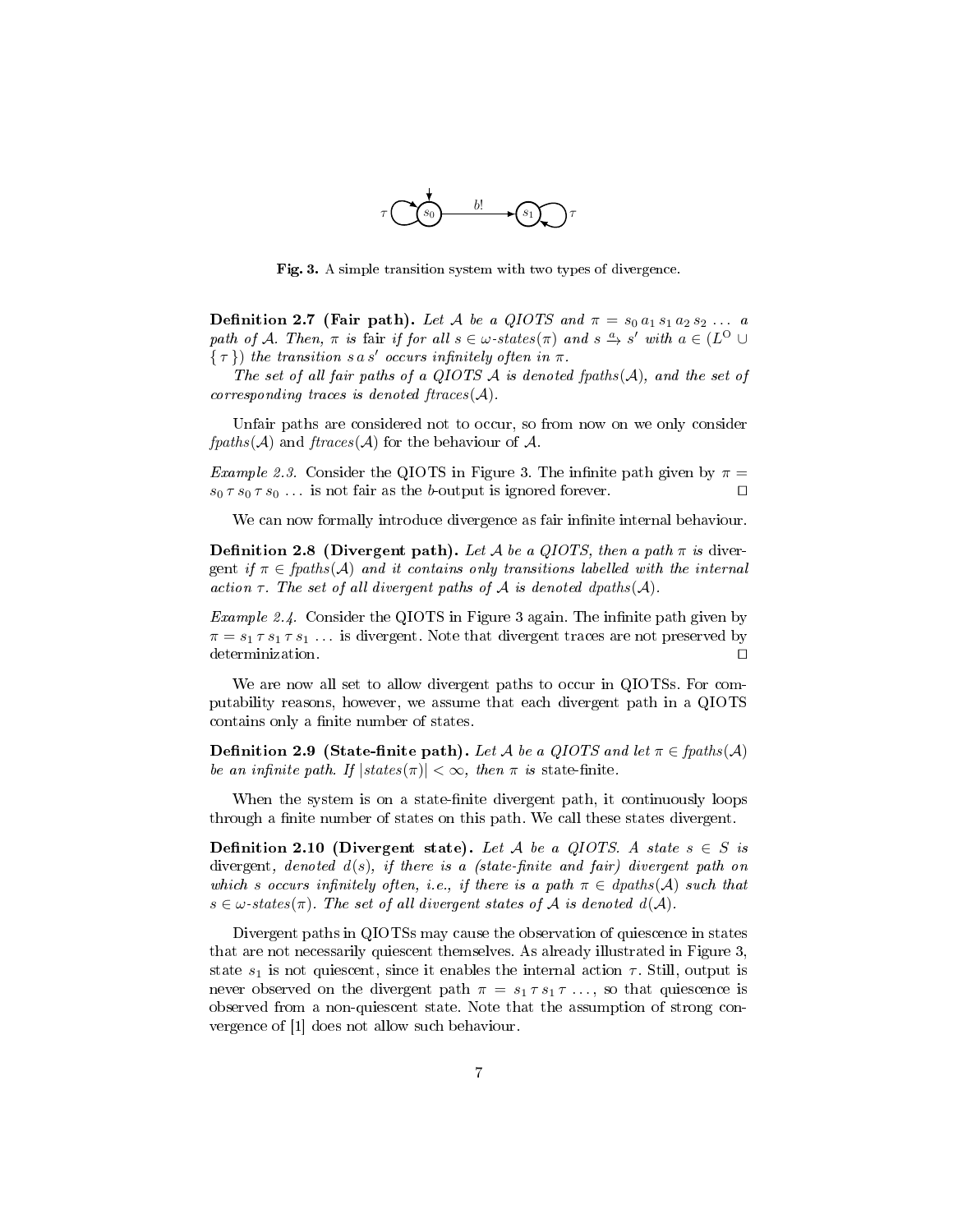### 2.3 Well-formedness

In Definition 2.1 we have already stipulated that, for QIOTS to be meaningful, they have to adhere to some well-formedness conditions ensuring the consistency of the representation of quiescence and divergence. Technically speaking, these conditions ensure that our QIOTSs are particular instances of the DQTS model of [2], so that we may profit from the proven properties of the more elaborate model from  $[2]$ . We first introduce the DQTS model.

Definition 2.11 (Divergent Quiescent Transition System). A Divergent Quiescent Transition System (DQTS) is a tuple  $\mathcal{A} = \langle S, S^0, L^I, L^O, L^H, P, \rightarrow \rangle$ , where S is a set of states;  $S^0 \subseteq S$  is a non-empty set of initial states;  $L^1$ ,  $L^O$ and  $L<sup>H</sup>$  are disjoint sets of input, output and internal labels, respectively; P is a partition of  $L^{\mathcal{O}} \cup L^{\mathcal{H}}$ ; and  $\rightarrow \subseteq S \times L \times S$  is the transition relation, where  $L = L^{\text{I}} \cup L^{\text{O}} \cup L^{\text{H}} \cup \{\delta\}$ . We assume  $\delta \notin (L^{\text{I}} \cup L^{\text{O}} \cup L^{\text{H}})$ .

- 1. A DQTS A must be input-enabled, i.e. for each  $s \in S$  and  $a \in L^{\mathcal{I}}$ , there exists an  $s' \in S$  such that  $(s, a, s') \in \rightarrow$ .
- 2. A DQTS must be well-formed, i.e. it fulfils Rules R1, R2, R3, and R4 stipulated below.

We use the notions  $q(s)$  and  $d(s)$ , defined earlier for QIOTSs, for DQTSs as well in the obvious way.

**Definition 2.12 (Well-formedness).** A DQTS (or a QIOTS) A is well-formed if it satisfies the following rules for all  $s, s', s'' \in S$  and  $a \in L^1$ :

**Rule R1** (Quiescence is observable): if  $q(s)$  or  $d(s)$ , then  $s \stackrel{\delta}{\rightarrow}$ .

**Rule R2** (Quiescence follows quiescence): if  $s \stackrel{\delta}{\to} s'$ , then  $q(s')$ .

We require the observation of quiescence to result in a quiescent state. This makes sure that no outputs are observed following a quiescence observation. We could have been a bit more liberal for QIOTSs, replacing this rule by "if  $s \stackrel{\delta}{\to} s'$ , then  $q(s') \vee d(s')$ ". After all, divergent states can never invisibly reach any output transitions under our current fairness assumption. However, we chose to be more strict here, requiring traditional quiescence (the absence of any locally controlled actions) following a  $\delta$ -transition. That way, these rules still work in the presence of a more liberal fairness assumption that also allows output actions to be enabled from divergent states (as in [2]).

**Rule R3** (Quiescence enables no new behaviour): if  $s \stackrel{\delta}{\to} s'$ , then  $traces(s') \subseteq$ traces(s).

The observation of quiescence must not lead to actions that were not enabled before its observation. As the observation of quiescence may be the result of an earlier nondeterministic choice, its observation may lead to a state with fewer enabled actions.

**Rule R4** (Repeated quiescence preserves behaviour): if  $s \stackrel{\delta}{\to} s'$  and  $s' \stackrel{\delta}{\to} s''$ , then  $traces(s'') = traces(s')$ .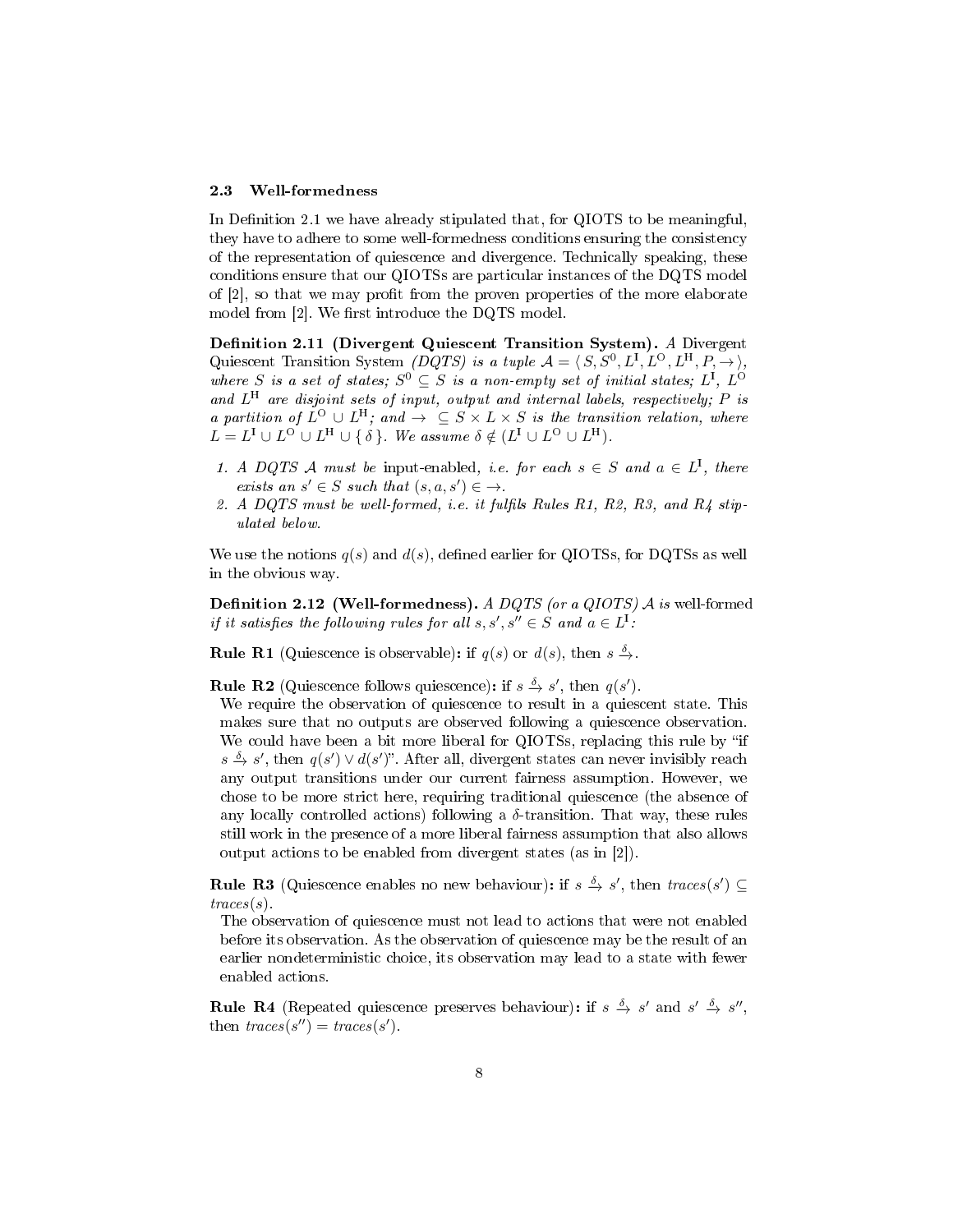

Fig. 4. Illustration of Rule R3.

The potential reduction of enabled actions of the previous clause only manifests itself in the first observation of quiescence; its continued observation adds no new information.

For finite  $DQTSs/QIOTSs$  the validity of all rules is computable. Further below we will discuss the computation of  $d(s)$ .

Example 2.5. To illustrate the necessity of using  $\subseteq$  instead of  $=$  in Rule R3, observe the (not yet well-formed) nondeterministic system in Figure 4(a). To make it follow Rule R1, we added a  $\delta$ -transition to state  $s_2$ , as shown in Figure 4(b). Then, we determinized the system, obtaining the QIOTS shown in Figure  $4(c)$ . All rules are satisfied. Indeed, as allowed by Rule R3,  $traces(s_2)$  is a proper subset of  $traces(s_0)$ .

## 2.4 QIOTSs versus DQTSs

Looking at the definition of DQTSs we observe a few differences with QIOTSs. As the definition of DQTSs is based on the Input-Output Automata model of Lynch and Tuttle  $[3]$ , the three differences are that there is a set of initial states. rather than a single state; that there is a set of named internal actions, rather than just  $\tau$ ; and that a partition P of  $L^{\text{O}} \cup L^{\text{H}}$  is part of the model. Concerning the first two differences, the QIOTS model is just a straightforward special case of the DQTS model. The partition  $P$  represents the fairness conditions that apply to the model, which can be tuned as part of the model. The definition of a fair path for a DQTS is as follows: a path  $\pi = s_0 a_1 s_1 a_2 s_2 \dots$  is fair if for every  $A \in P$  such that  $\exists^{\infty} j$ .  $L(s_j) \cap A \neq \emptyset$ , we have  $\exists^{\infty} j$ .  $a_j \in A$ . As for QIOTSs, state-finite divergence is assumed. The definition below shows which DQTSs correspond to QIOTSs.

Definition 2.13 (Associated DQTS). Let  $\mathcal{A} = \langle S, s^0, L^I, L^O, \rightarrow \rangle$  be a QIOTS, then its associated Divergent Quiescent Transition System  $DQTS(\mathcal{A})$  is defined by the tuple  $\langle S, \{s^0\}, L^{\overline{1}}, L^{\overline{O}}, L^{\overline{H}}, P, \rightarrow' \rangle$  with

1.  $L^{\text{H}} = \{ \tau_{(s,s')} \mid s \stackrel{\tau}{\rightarrow} s' \in \rightarrow \};$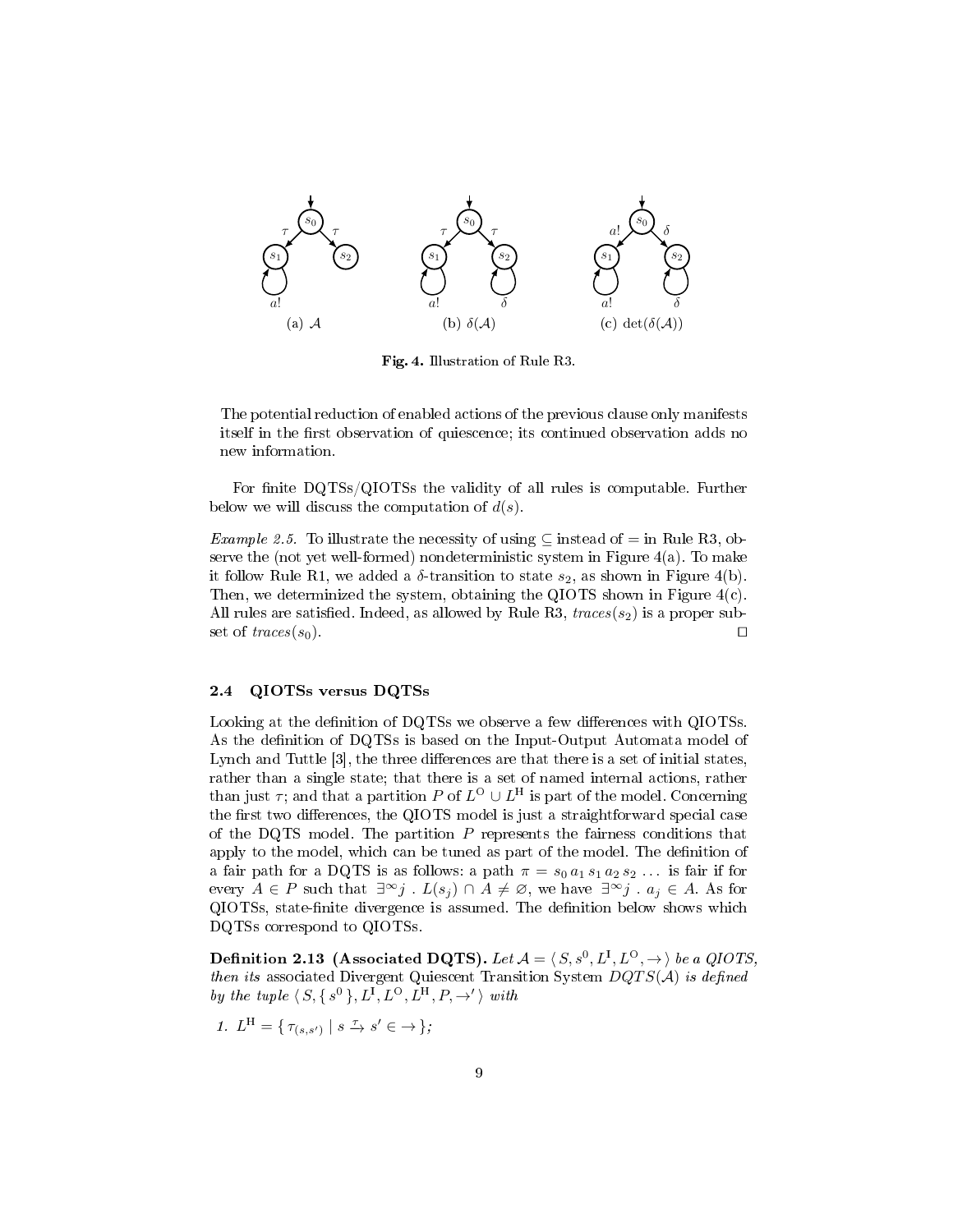2. 
$$
P = \{ \{a\} \mid a \in L^{\mathcal{O}} \cup L^{\mathcal{H}} \}
$$
  
\n3.  $\rightarrow' = \rightarrow \{ \{s, \tau, s' \} \mid (s, \tau, s') \in \rightarrow \} \cup \{ (s, \tau_{(s,s')}, s') \mid (s, \tau, s') \in \rightarrow \}$ 

It is straightforward to check that this association preserves the intended fairness condition for QIOTSs. In [2] it is proven that well-formed DQTSs and SAs are equivalent in terms of expressible observable behaviour: it is shown that for every DQTS there exists a trace equivalent SA, and vice versa. Hence, except for divergences, their expressivity coincides. This result carries over to QIOTSs, as their restriction with respect to  $\rm DQTSs$  does not affect the observable traces.

### 3 Operations and properties

#### 3.1 Deltafication: from IOTS to QIOTS

Usually, specifications are not modelled as QIOTSs directly, but rather in a formalism whose operational semantics can be expressed in terms of IOTSs. Hence, we need a way to convert an IOTS to a (well-formed) QIOTS that captures all possible observations of it, including quiescence. This conversion is called  $delta$ cation. As for QIOTSs, we require all IOTSs to be input-enabled for deltafication.

To satisfy rule R1, every state in which quiescence may be observed (i.e., all quiescent and divergent states) must have an outgoing  $\delta$ -transition. Hence, to go from an IOTS to a QIOTS, the deltafication operator adds a  $\delta$ -labelled self-loop to each quiescent state. Also, a new *quiescence observation state qos*. is introduced for each divergent state  $s \in S$ : When quiescence is observed in s, a  $\delta$ -transition will lead to  $q\sigma s_s$ . To preserve the original behaviour, inputs from  $q\sigma s$ , must lead to the same states that the corresponding input transitions from  $s$  led to. All these considerations together lead to the following definition for the deltafication procedure for IOTSs.

As mentioned before, the SA construction that adds  $\delta$ -labelled self-loops to all quiescent states does not work for divergent states, since divergent states must have at least one outgoing internal transition (and possibly even output transitions when taking a more lenient fairness assumption, as in [2]). So, a δ-labelled self-loop added to a divergent state would contradict rule R2.

Definition 3.1 (Deltafication). Let  $\mathcal{A} = \langle S_{\mathcal{A}}, s^0, L^I, L^O, \rightarrow_{\mathcal{A}} \rangle$  be an IOTS with  $\delta \notin L$ . The deltafication of A is  $\delta(A) = \langle S_\delta, s^0, L^I, L^O, \rightarrow_\delta \rangle$ . We define  $S_\delta = S_\mathcal{A} \cup \{ \textit{ qos}_s \mid s \in \textit{d(A)} \}, \textit{i.e., } S_\delta \textit{ contains a new state } \textit{ qos}_s \notin S_\mathcal{A} \textit{ for every }$ divergent state  $s \in S_A$  of A. The transition relation  $\rightarrow_{\delta}$  is as follows:

$$
\rightarrow_{\delta} = \rightarrow_{\mathcal{A}} \cup \{ (s, \delta, s) \mid s \in q(\mathcal{A}) \} \cup \{ (s, \delta, qos_s) \mid s \in d(\mathcal{A}) \} \cup \{ (qos_s, \delta, qos_s) \mid s \in d(\mathcal{A}) \} \cup \{ (qos_s, a?, s') \mid s \in d(\mathcal{A}) \land a? \in L^{\mathcal{I}} \land s \xrightarrow{a?}_{\mathcal{A}} s' \}
$$

Note that computing  $q(\mathcal{A})$  is trivial: simply identify all states without outgoing output or internal transitions. Determining  $d(\mathcal{A})$  is discussed further below.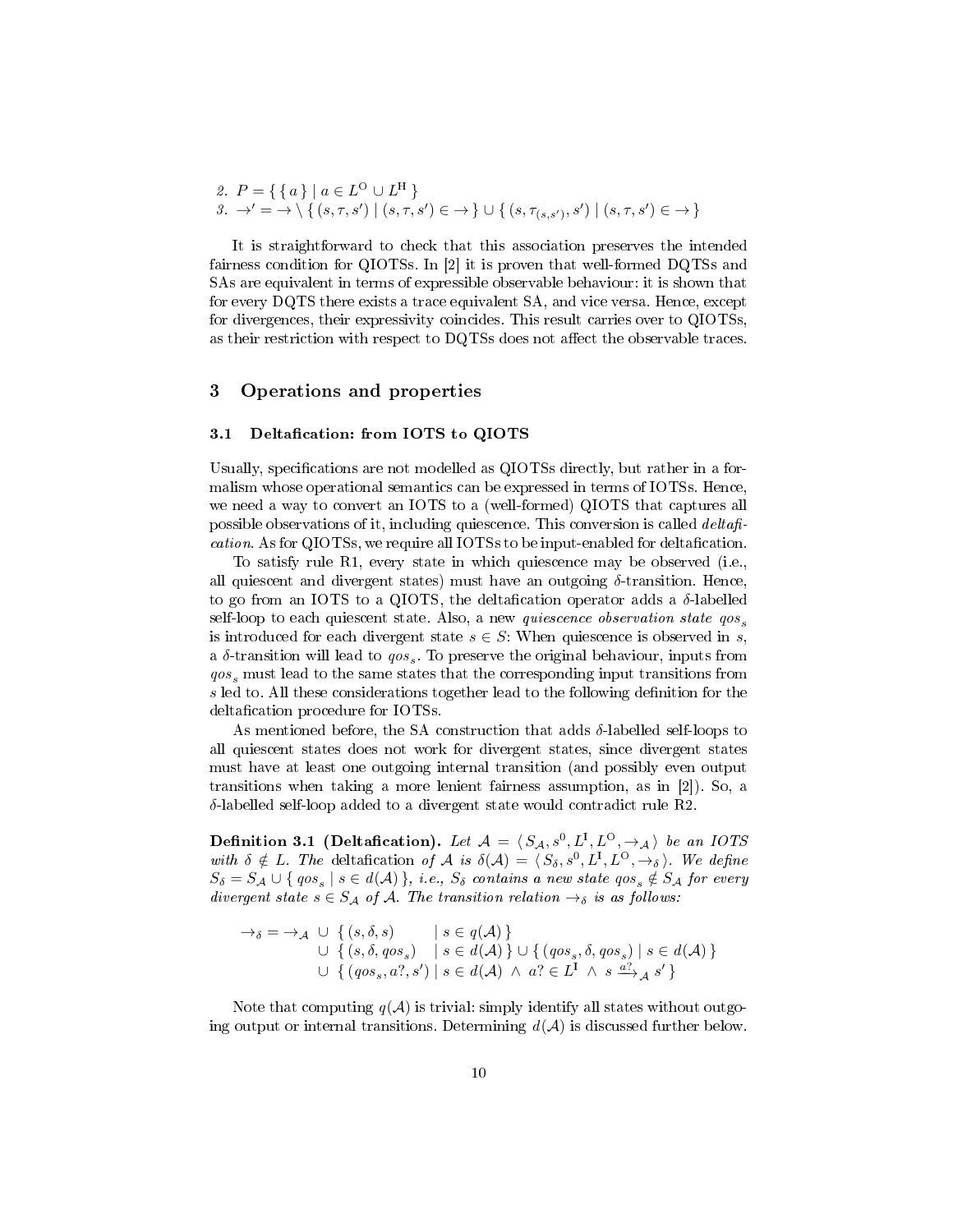

Fig. 5. An IOTS  $\mathcal A$  and its deltafication  $\delta(\mathcal A)$ . Newly introduced states are grey.

*Example 3.1.* See Figure 5 for IOTS  $\mathcal A$  and its deltafication. States  $s_1$  and  $s_2$ are divergent, and  $q_0$  and  $q_1$  quiescence observation states. Note that  $s_0$  has an outgoing divergent path, while in accordance to rule R1 it is not given an outgoing  $\delta$ -transition. The reason is that, when observing quiescence due to divergence, rule R4 prescribes that the system can only reside in  $s_1$  or  $s_2$ . The states reachable from a given state via unobservable paths assume a similar role as the *stable* states (not having outgoing  $\tau$ -transitions) in [1], which does not deal with divergence. So, quiescence cannot be observed from  $s_0$ , and therefore also the *a*-transition to  $s_3$  should not be enabled anymore after observation of quiescence. This is now taken care of by not having a direct  $\delta$ -transition from s<sub>0</sub>. Because of this, no trace first having  $\delta$  and then the b! output is present.  $\Box$ 

The results from [2] imply directly that the deltafication  $\delta(\mathcal{A})$  indeed yields a well-formed QIOTS for every IOTS A.

In order to compute the set of divergent states  $d(\mathcal{A})$  in a QIOTS  $\mathcal{A}$ , we proceed as follows. First, we mark all states that enable an output action; say we colour those states red. Then, we consider the directed graph  $G$  that we obtain from A by keeping only the  $\tau$  transitions, and removing all transitions labelled by an input or output action. Thus,  $G = (S, E)$  with  $E = \{(s, s') | s \stackrel{\tau}{\to} s'\}.$ In  $G$ , we compute, using Tarjan's algorithm [12], the set of all bottom strongly connected components. Now, a state is divergent if and only if it is contained in a bottom strongly connected component that contains no red state and has at least one  $\tau$ -transition.

#### 3.2 Composition of QIOTSs

Parallel composition is an important standard operation on well-formed QIOTSs, and again is a straightforward specialization of the corresponding definition for DQTSs in [2]. To apply the parallel composition operator we require every output action to be under the control of at most one component [3].

**Definition 3.2 (Compatibility).** Two QIOTSs  $A$  and  $B$  are compatible if  $L^{\mathcal{O}}_{\mathcal{A}} \cap L^{\mathcal{O}}_{\mathcal{B}} = \varnothing.$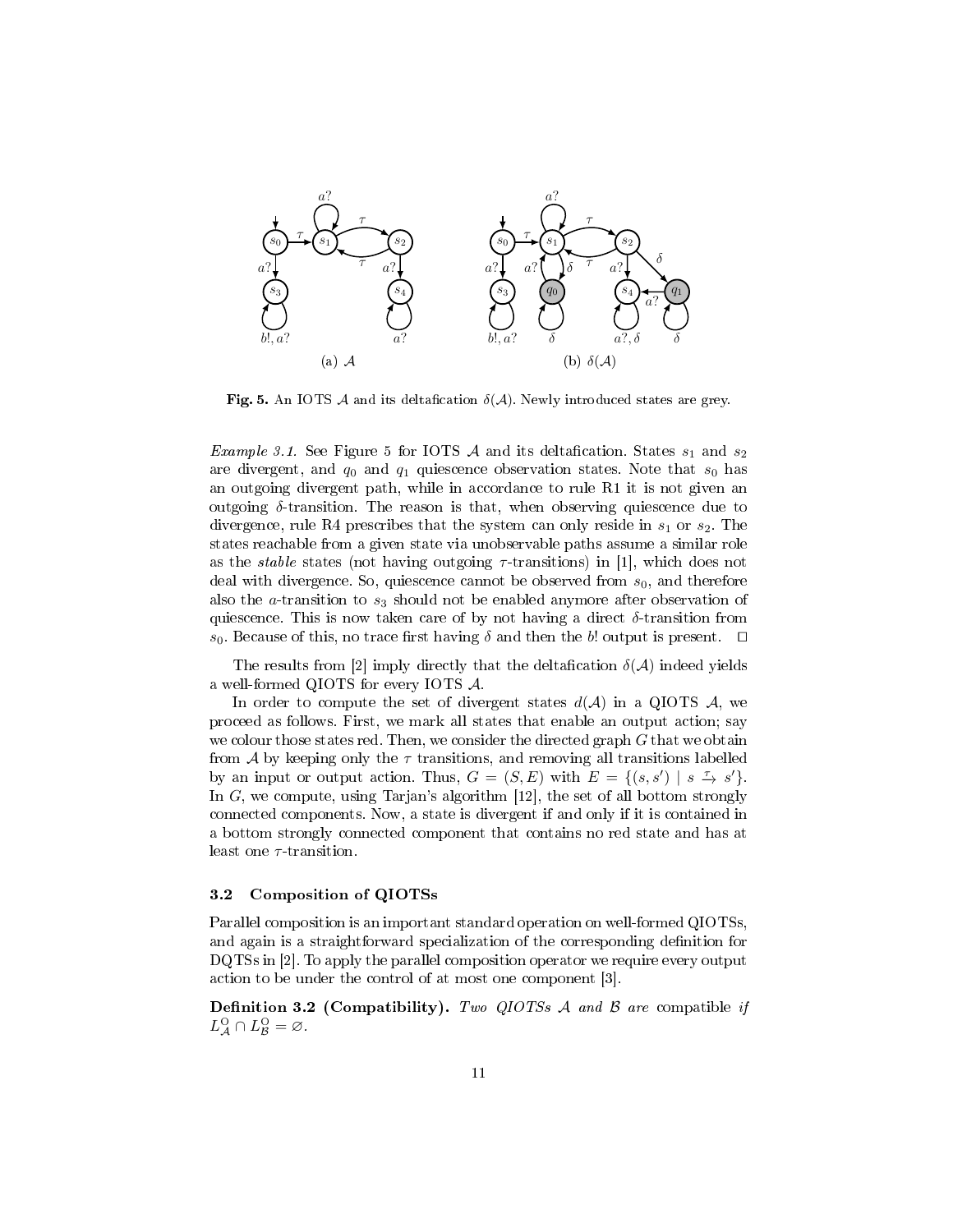Definition 3.3 (Parallel composition). Given two well-formed compatible QIOTSs A and B, the parallel composition of A and B is the QIOTS A  $\parallel$  B,  $with S_{\mathcal{A}||\mathcal{B}} = S_{\mathcal{A}} \times S_{\mathcal{B}}, \ s_{\mathcal{A}||\mathcal{B}}^{0} = (s_{\mathcal{A}}^{0}, s_{\mathcal{B}}^{0}), \ L_{\mathcal{A}||\mathcal{B}}^{1} = (L_{\mathcal{A}}^{1} \cup L_{\mathcal{B}}^{1}) \setminus (L_{\mathcal{A}}^{O} \cup L_{\mathcal{B}}^{O}),$  $L^{\mathcal{O}}_{\mathcal{A}||\mathcal{B}} = L^{\mathcal{O}}_{\mathcal{A}} \cup L^{\mathcal{O}}_{\mathcal{B}}$ , and

$$
\neg\lambda_{\parallel\mathcal{B}} = \left\{ \left( (s,t), a, (s',t') \right) \in S_{\mathcal{A} \parallel \mathcal{B}} \times \left( (L_{\mathcal{A}} \cap L_{\mathcal{B}}) \setminus \{\tau\} \right) \times S_{\mathcal{A} \parallel \mathcal{B}} \mid \right. \\ \left. \begin{array}{c} s \xrightarrow{a} s' \land t \xrightarrow{a} s' \\ \cup \{ ((s,t), a, (s',t)) \in S_{\mathcal{A} \parallel \mathcal{B}} \times (L_{\mathcal{A}} \setminus (L_{\mathcal{B}} \setminus \{\tau\})) \times S_{\mathcal{A} \parallel \mathcal{B}} \mid s \xrightarrow{a} s' \} \\ \cup \left\{ ((s,t), a, (s,t') ) \in S_{\mathcal{A} \parallel \mathcal{B}} \times (L_{\mathcal{B}} \setminus (L_{\mathcal{A}} \setminus \{\tau\})) \times S_{\mathcal{A} \parallel \mathcal{B}} \mid t \xrightarrow{a} s' \} \right. \\ \end{array} \right.
$$

We have  $L_{\mathcal{A} \parallel \mathcal{B}} = L_{\mathcal{A} \parallel \mathcal{B}}^{\text{I}} \cup L_{\mathcal{A} \parallel \mathcal{B}}^{\text{O}} \cup \{ \tau \} = L_{\mathcal{A}} \cup L_{\mathcal{B}}.$ 

In essence this is the usual process algebraic definition of parallel composition with synchronization on shared labels (first set of transitions in the definition of  $\rightarrow$ <sub>4||B</sub>) and interleaving on independent labels (second and third sets of transitions in the definition of  $\rightarrow_{\mathcal{A}||\mathcal{B}}$ . Note that  $\delta$  is a shared label that must synchronize, and that  $\tau$  never synchronizes.

### 3.3 Preservation properties

In [2] it is shown that well-formed DQTSs are preserved under parallel composition and determinization. These results carry over directly to QIOTSs. This is only possible because of the refined treatment of the definition of quiescence.

With the representation of quiescence by simple  $\delta$ -loops, as it is done in the SA model, preservation under determinization fails. It requires that  $\delta$ -loops can be unwound, because of the need to preserve Rule R2 under determinization.

Another crucial operation (on IOTSs) is deltafication. A pleasing result is that deltafication and parallel composition commute  $[2]$ . That is, given two compatible IOTSs A, B, such that  $\delta \notin L_{\mathcal{A}} \cup L_{\mathcal{B}}$ , we have  $\delta(\mathcal{A} \parallel \mathcal{B}) \approx_{tr} \delta(\mathcal{A}) \parallel \delta(\mathcal{B})$ .

With deltafication and determinization the situation is more involved. This is a direct consequence of the fact that determinization does not preserve quiescence. Of course, determinization removes divergences by construction, but this is not the only source of problems, as the example in Figure 6 shows (omitting some self-loops needed for input-enabledness, for presentation purposes).

It follows that when transforming a nondeterministic IOTS  $A$  to a deterministic, well-formed QIOTS, one should always first derive  $\delta(A)$  and only then obtain a determinized version. As demonstrated in Figure 6(e), self-loops labelled  $\delta$  may turn into regular transitions, motivating once more our choice of moving away from Suspension Automata (that were not closed under determinization) to a more general framework in which  $\delta$ -transitions are treated as first-class citizens.

### 3.4 Conformance for QIOTSs

The core of the ioco-framework is its *conformance relation*, relating specifications to implementations if and only if the latter is 'correct' with respect to the former. For ioco, this means that the implementation never provides an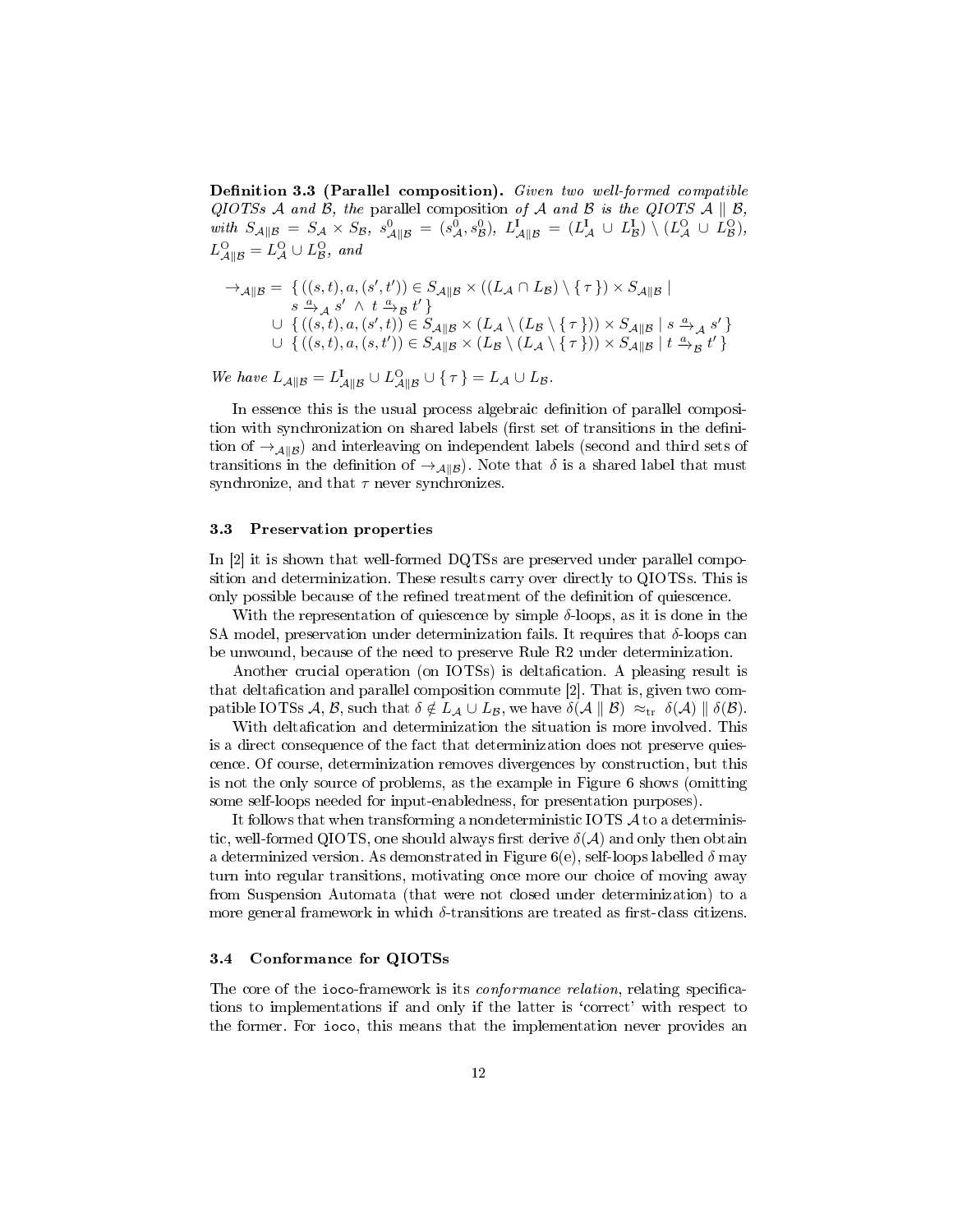

Fig. 6. Determinization and deltafication.

unexpected output (including quiescence) when it is only fed inputs that are allowed by the specification. Traditionally, this was formalized based on the SAs corresponding to the implementation and the specification. Now, we can apply well-formed QIOTSs, as they already model the expected absence of outputs by explicit δ-transitions. As QIOTSs support divergence, using them also allows ioco to be applied in the presence of (finite state) divergence.

Definition 3.4 (ioco). Let Impl, Spec be well-formed QIOTSs over the same alphabet. Then,  $\text{Impl } \sqsubseteq_{\texttt{isco}}$  Spec if and only if

$$
\forall \sigma \in \text{traces}(\mathsf{Spec}) \ . \ \text{out}_{\mathsf{Impl}}(\sigma) \subseteq \text{out}_{\mathsf{Spec}}(\sigma),
$$

where  $out_{\mathcal{A}}(\sigma) = \{a \in L_{\delta}^{\Omega} \mid \sigma a \in \text{traces}(\mathcal{A})\}.$ 

This new notion of ioco-conformance can be applied to extend the testing frameworks in [8, 5], using the same basic schema: during testing, continuously choose to either try and provide an input, observe the behaviour of the system or stop testing. As long as the trace obtained this way, including the  $\delta$  actions as the result of either quiescence or divergence, is also a trace of the specification, the implementation is correct.

Since all QIOTSs are required to be input-enabled, it is easy to see that iococonformance precisely corresponds to traditional trace inclusion over well-formed QIOTSs (and hence,  $\sqsubseteq_{\text{isco}}$  is transitive). Note that this only holds because the specification Spec and implementation Impl are already represented as QIOTSs;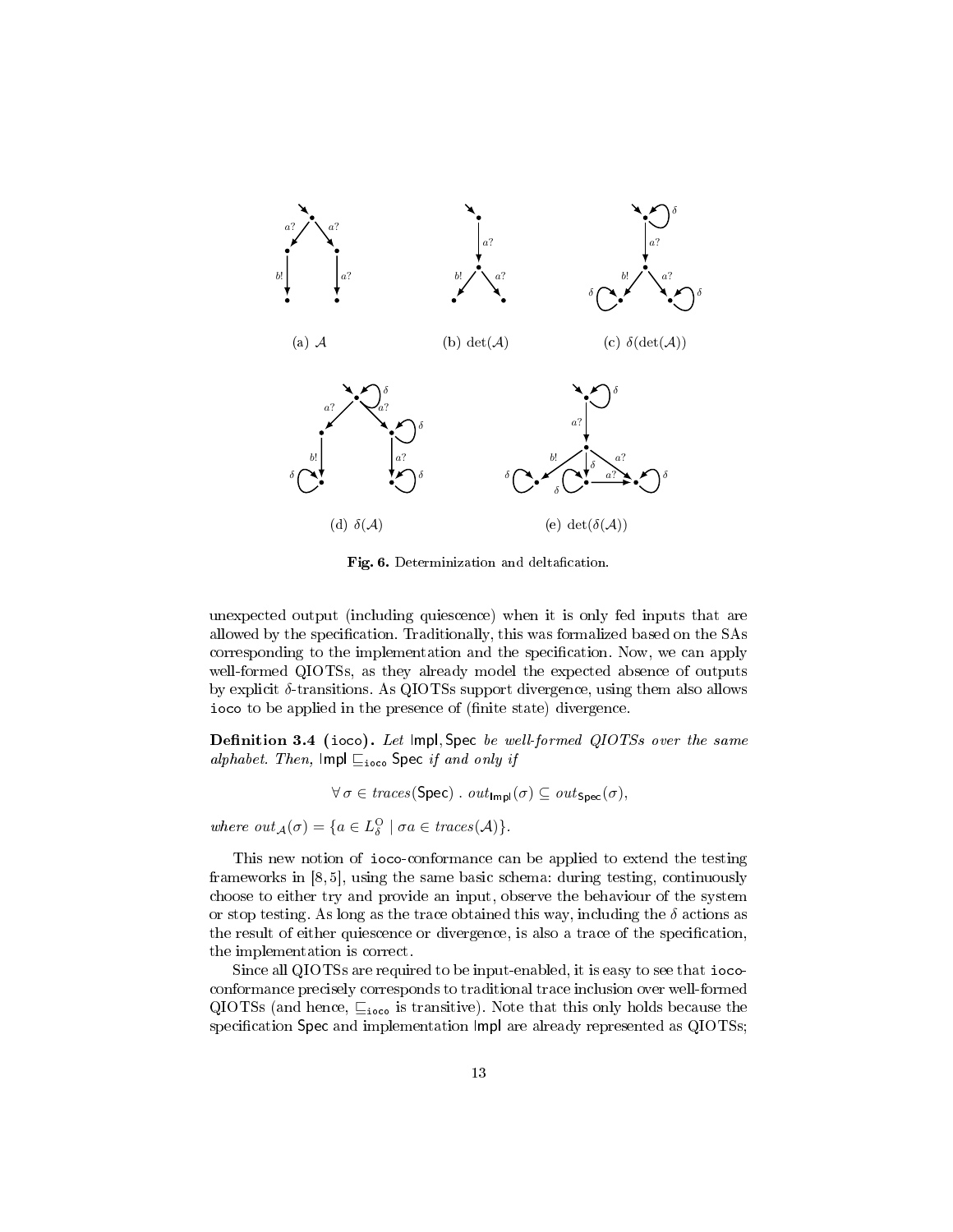

Fig. 7. Illustration of Example 3.2.

trace inclusion of the IOTSs  $\mathsf{Impl}'$  and  $\mathsf{Spec}'$  from which these QIOTSs may have been generated does not necessarily imply that  $\text{Impl } \sqsubseteq_{\text{ioco}}$  Spec. The following example illustrates this.

Example 3.2. Consider the systems shown in Figure 7, all over the action signature  $(L^{\text{I}}, L^{\text{O}}_{\delta}) = (\{a\}, \{b\}, \delta\})$ . Clearly, both the IOTSs Spec' and Impl' are input-enabled, and also  $traces(\text{Impl'}) \subseteq traces(Spec')$ . However, when looking at the corresponding QIOTSs Spec and Impl, we see that  $\delta \in out_{\text{Impl}}(\epsilon)$ , but  $\delta \notin out_{\text{Spec}}(\epsilon)$ . Therefore,  $out_{\text{Impl}}(\epsilon) \nsubseteq out_{\text{Spec}}(\epsilon)$ , and as  $\epsilon \in traces(\text{Spec})$  by definition Impl  $\underline{\mathcal{L}}_{\mathtt{ioco}}$  Spec.

Clearly, action hiding—renaming output actions to  $\tau$ —does not necessarily preserve  $\sqsubseteq_{\text{isco}}$ . After all, it may introduce quiescence where that is not allowed by the specification. (Note also that  $\delta$ -transitions may need to be added after hiding. We refer to [2] for a detailed exposition of the hiding operator on DQTSs.)

#### 4 Test cases and test suites

We present part of the testing framework introduced in [5], applying it to QIOTSs instead of the more basic QTSs used there. Whether the  $\delta$ -transitions in QIOTSs were introduced because of traditional quiescence or divergence does not influence their behaviour, so all results from [5] still hold and the proofs are not all repeated here.

#### 4.1 Tests over an action signature

We apply model-based testing in a *black-box* manner: to execute a test case on a system, one only needs an executable of the implementation. Hence, test cases and test suites can be defined solely based on the so-called *action signature*  $(L^{\text{I}}, L^{\text{O}}_{\delta})$ , also called *interface*, of the implementation.

A test case describes the behaviour of a tester. At each moment in time the tester either stops, or waits for the system to do something, or tries to provide an input. This is represented for each trace (a history)  $\sigma$  in the test case having either (1) no other traces of which  $\sigma$  is a prefix, (2) several traces  $\sigma b!$  that extend  $\sigma$  with all output actions from  $L^{\text{O}}_{\delta}$ , or (3) a single trace  $\sigma a$ ? extending  $\sigma$  with an input action  $a? \in L<sup>1</sup>$ . In the third case, there should also be traces  $\sigma b!$  for all actions  $b! \in L^{\Omega}$  (excluding  $\delta$ ), as the implementation may be faster than the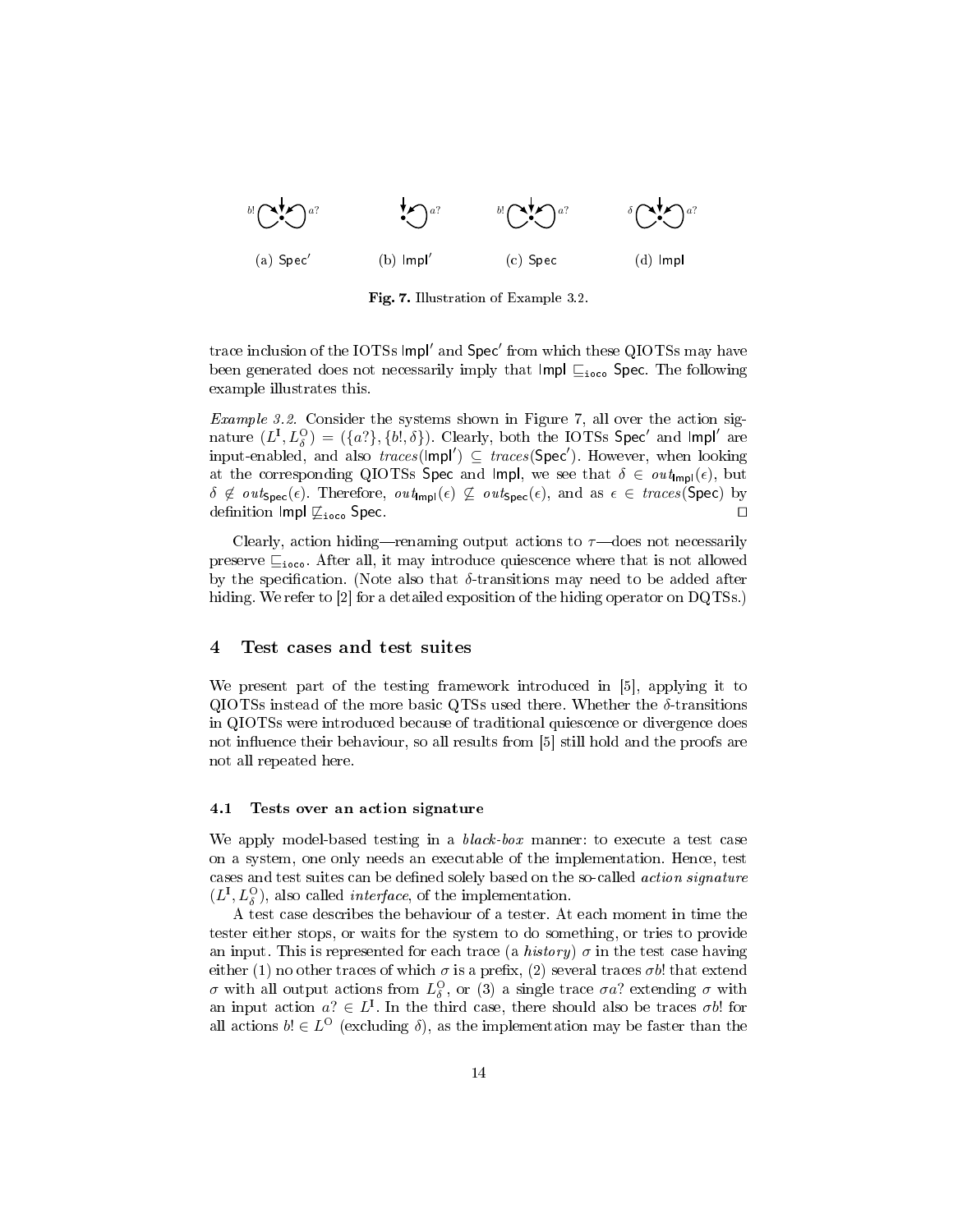tester. A test case contains all behaviour that may occur during testing  $-$  during an actual test, however, only one complete trace of the test will be observed.

**Definition 4.1 (Test case).** A test case (or shortly a test) over an action signature  $(L^{\text{I}}, L^{\text{O}}_{\delta})$  is a set of traces  $t \subseteq (L^{\text{I}} \cup L^{\text{O}}_{\delta})^*$  such that

- $t$  is prefix-closed;
- $-$  t does not contain an infinite increasing sequence  $\sigma_0\sqsubset \sigma_1 \sqsubset \sigma_2 \sqsubset \dots^1;$
- $-$  For every trace  $\sigma \in t$ , we have either
	- 1.  $\{a \in L^1 \cup L^0_{\delta} \mid \sigma a \in t\} = \varnothing$ , or
	- 2.  $\{a \in L^I \cup L^{\bullet}_{\delta} \mid \sigma a \in t\} = L^{\bullet}_{\delta}, \text{ or}$
	- 3.  $\{a \in L^{\mathcal{I}} \cup L^{\circlearrowright}_{\delta} \mid \sigma a \in t\} = \{a\} \cup L^{\mathcal{O}}$  for some  $a\text{?} \in L^{\mathcal{I}}$ .

Test cases should not contain an infinite trace  $aaa...$  (taken care of by using  $(L^I \cup L^O_{\delta})^*$  instead of  $(L^I \cup L^O_{\delta})^{\infty})$  or an infinite increasing sequence  $a, aa, aaa, \ldots$  (taken care of by the second condition), since we want the test process to end at some point. By requiring them to adhere to the observations made above on the type of traces that they contain, they necessarily represent a deterministic tester (i.e., they never nondeterministically choose between different input actions).

We note that test cases can be represented as directed acyclic graphs (DAGs) as well.

Definition 4.2 (Test case notations). Given an action signature  $(L^{\text{I}}, L^{\text{O}}_{\delta}),$ 

- we use  $\mathcal{T}(L^{\text{I}}, L^{\text{O}}_{\delta})$  to denote the set of all tests over  $(L^{\text{I}}, L^{\text{O}}_{\delta}).$
- we define a test suite over  $(L^{\text{I}}, L^{\text{O}}_\delta)$  to be a set of tests over  $(L^{\text{I}}, L^{\text{O}}_\delta)$ . We denote the set of all test suites over  $(L^I, L^O_\delta)$  by  $\mathcal{TS}(L^I, L^O_\delta)$ .

Given a test case t over  $(L^{\mathrm{I}}, L^{\mathrm{O}}_\delta),$ 

- we say that the length of t is the supremum of the lengths of the traces in t, i.e.,  $\sup\{|\sigma| \mid \sigma \in t\}$ . Note that this length is an element of  $\mathbb{N} \cup \{\infty\}$ .
- we say that t is linear if there exists a trace  $\sigma \in t$  such that every non-empty trace  $\rho \in t$  can be written as  $\sigma' a$ , where  $\sigma' \sqsubseteq \sigma$  and  $a \in L^I \cup L^{\circ}_{\delta}$ . The trace  $\sigma$  is called the main trace of t.
- $-$  we use ctraces(t) to denote the complete traces of t, *i.e.*, all traces  $σ ∈ t$  for which there is no  $\rho \in t$  such that  $\sigma \subset \rho$ .

*Example 4.1.* The restriction that a test case cannot contain an infinite increasing sequence makes sure that every test process will eventually terminate. However, it does not mean that the length of a test case is necessarily finite.

To see this, observe the two tests shown in Figure 8 (represented as DAGs, and for presentation purposes not showing all transitions). The DAG shown in Figure 8(a) is not allowed, as it contains the infinite path  $b! b! b! b! \ldots$ . Therefore, a test process based on this DAG may never end. The DAG shown in Figure  $8(b)$ , however, is a valid test. Although it has infinite length (after all, there

<sup>&</sup>lt;sup>1</sup> If  $L^1 \cup L^O_\delta$  is finite, we can replace this requirement by asking that t is finite.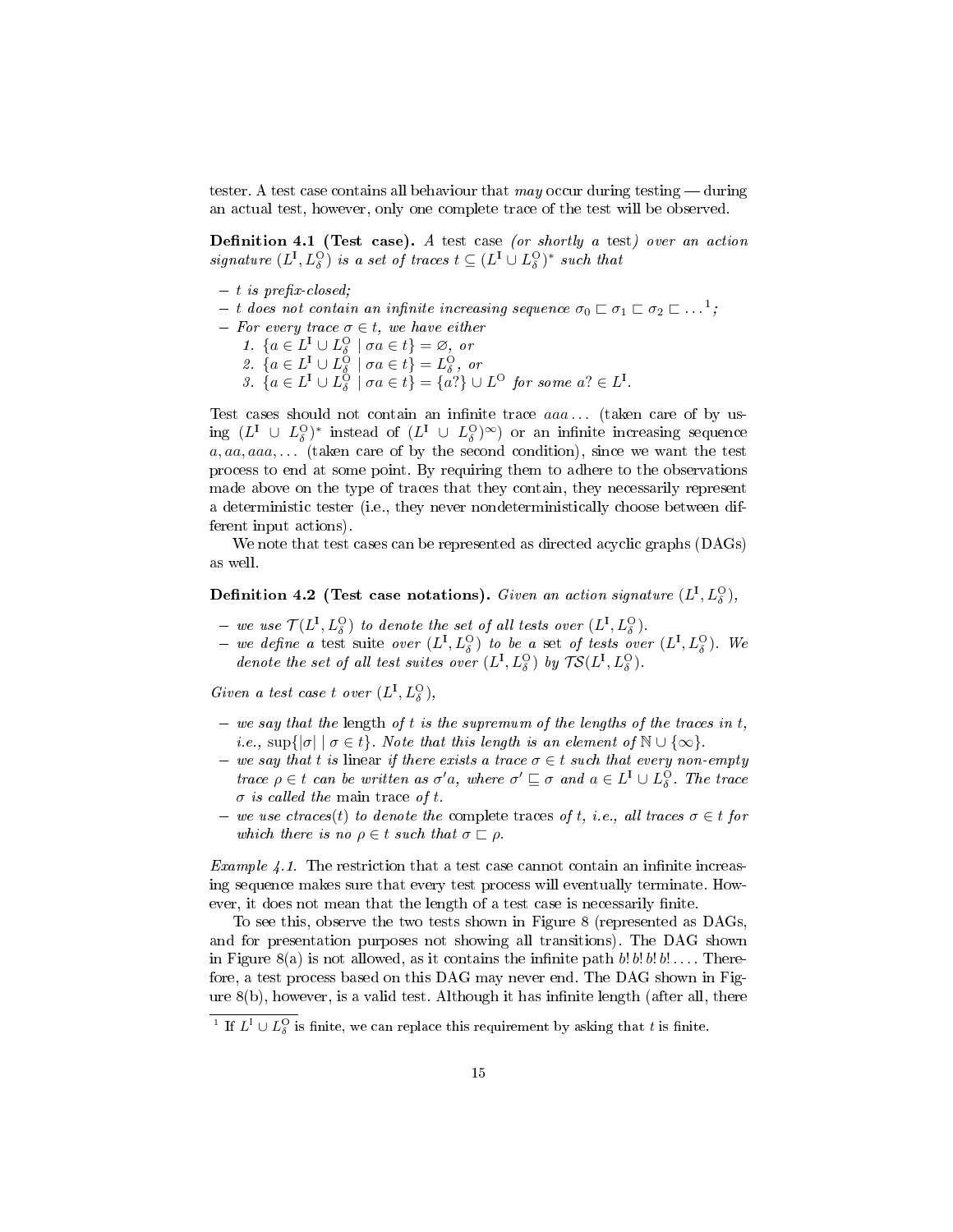

Fig. 8. Infinite tests.

is no boundary below which the length of every path stays), there does not exist an infinite path; every path begins with an action  $a_i$  and then continues with  $i-1 < \infty$  actions.

Note that every test that can be obtained by cutting off Figure  $8(a)$  at a certain depth is linear, whereas the test in Figure 8(b) is not.  $\square$ 

Definition 4.3 (Tests for a specification). Let  $\textsf{Spec} = \langle S, s^0, L^I, L^O, \rightarrow \rangle$  be a specification (i.e., a QIOTS), then a test for Spec is a test over  $(L^I, L^O_\delta)$  We denote the universe of tests and test suites for Spec by  $\mathcal{T}(\mathsf{Spec})$  and  $\mathcal{TS}(\mathsf{Spec})$ , respectively.

#### 4.2 Test annotations, executions and verdicts

Before testing a system, we obviously need to define which outcomes of a test case are considered correct (the system passes), and which are considered incorrect (the system fails). For this purpose we introduce annotations.

**Definition 4.4 (Annotations).** Let t be a test case, then an annotation of t is a function a: ctraces $(t) \rightarrow \{pass, fail\}$ . A pair  $\hat{t} = (t, a)$  consisting of a test case together with an annotation for it is called an annotated test case, and a set of such pairs  $T = \{(t_i, a_i)\}\$ is called an annotated test suite.

When representing a test case as DAG, we depict the annotation function by means of labels on its leaves (see Figure 9(b)).

Running a test case can basically be considered as the parallel composition of the test and the implementation, after first mirroring the action labels of the test for synchronisation to take place (changing inputs into outputs and the other way around)<sup>2</sup>. Note that the test and the implementation synchronise on all visible actions, that the implementation cannot block any inputs and that the

<sup>&</sup>lt;sup>2</sup> Technically, parallel composition was only defined for QIOTSs, and test cases are no QIOTSs. However, the idea can easily be lifted. Moreover, the actual formal definition of the execution of a test case below circumvents this issue by directly defining the results of the parallel composition.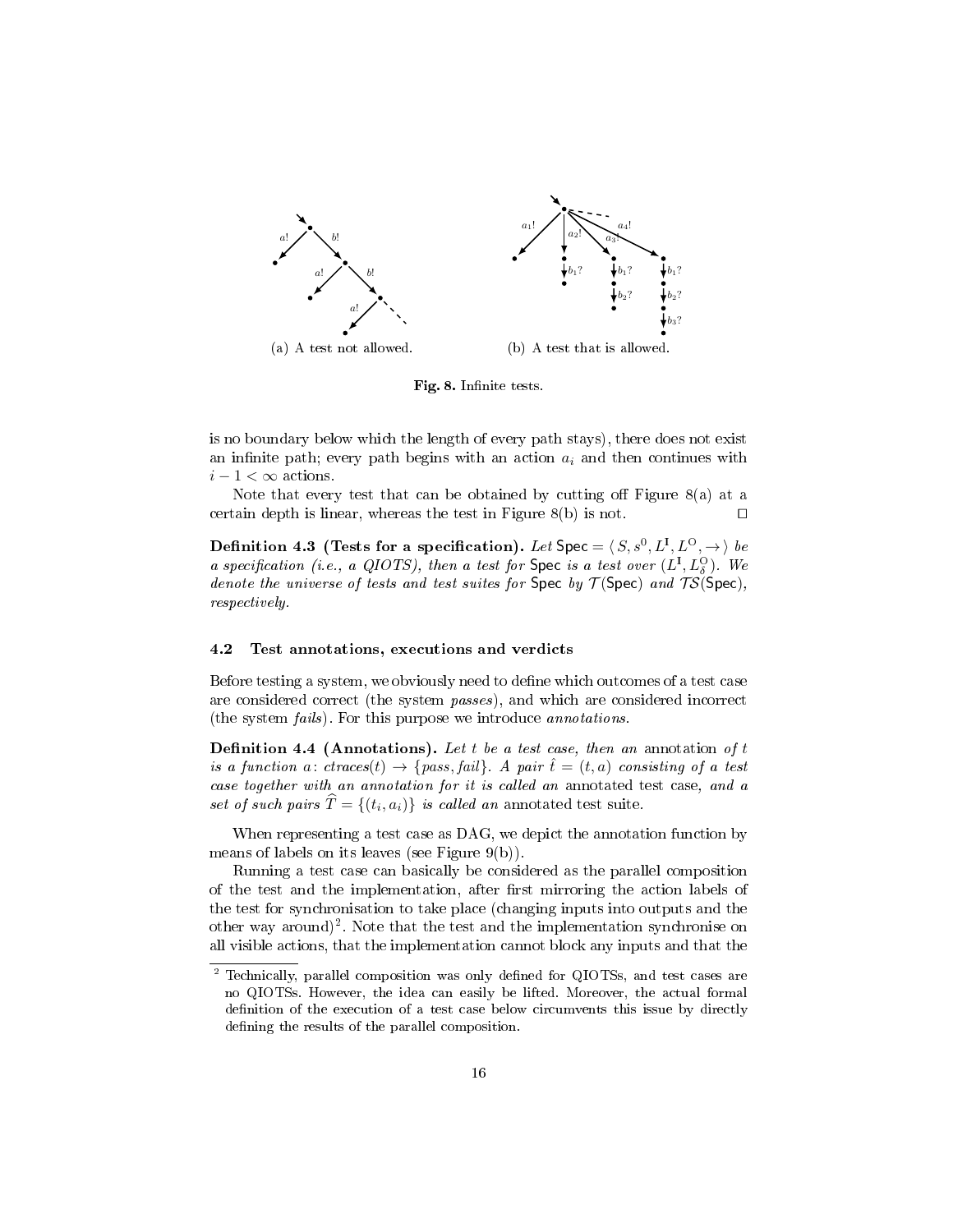

Fig. 9. An implementation, test case and their parallel composition.

test cannot block any outputs (except at the end). Therefore, it can easily be seen that the set of possible traces arising from this parallel composition is just the intersection of the trace sets of the test and the implementation. We are mainly interested in the complete traces of this intersection, as they contain the most information. Also, we prefer to exclude the empty trace, as it cannot be observed during testing anyway (rather, it could be observed by means of a  $\delta$ -transition). To accommodate this, we directly define the set of possible *executions* of a test case t given an implementation Impl as follows.

Definition 4.5 (Executions). Let  $(L^{\text{I}}, L^{\text{O}}_\delta)$  be an action signature, t a test case over  $(L^I, L^O_\delta)$ , and lmpl an QIOTS over  $(L^I, L^O_\delta)$ . Then,

$$
exec_t(\mathsf{Impl}) = traces(\mathsf{Impl}) \cap \mathit{ctraces}(t)
$$

are the executions of t given Impl.

*Example 4.2.* Consider the implementation in Figure 9(a) and the corresponding test case in Figure 9(b). Figure 9(b) additionally shows their parallel composition (after first mirroring the test case). Note that it is immediately clear from this parallel composition that the erroneous output ping! is not present in the implementation. By definition, the executions of this test case  $t$  given the implemention Impl are  $exec_t(\text{Impl}) = \{bcep!, \delta\}.$ 

Based on an annotated test case (or test suite) we assign a verdict to implementations; the verdict pass is given when the test case can never find any erroneous behaviour (i.e., there is no trace in the implementation that is also in *ctraces(t)* and was annotated by *fail)*, and the verdict *fail* is given otherwise.

**Definition 4.6 (Verdict functions).** Let  $(L^{\text{I}}, L^{\text{O}}_{\delta})$  be an action signature and  $\hat{t}=(t,a)$  an annotated test case over  $(L^\text{I}, L^\text{O}_\delta)$ . The verdict function for  $\hat{t}$  is the function

 $v_{\hat{t}}\colon \mathcal{QIOTS}(L^{\text{I}}, L^{\text{O}}_{\delta}) \to \{pass, fail\},\$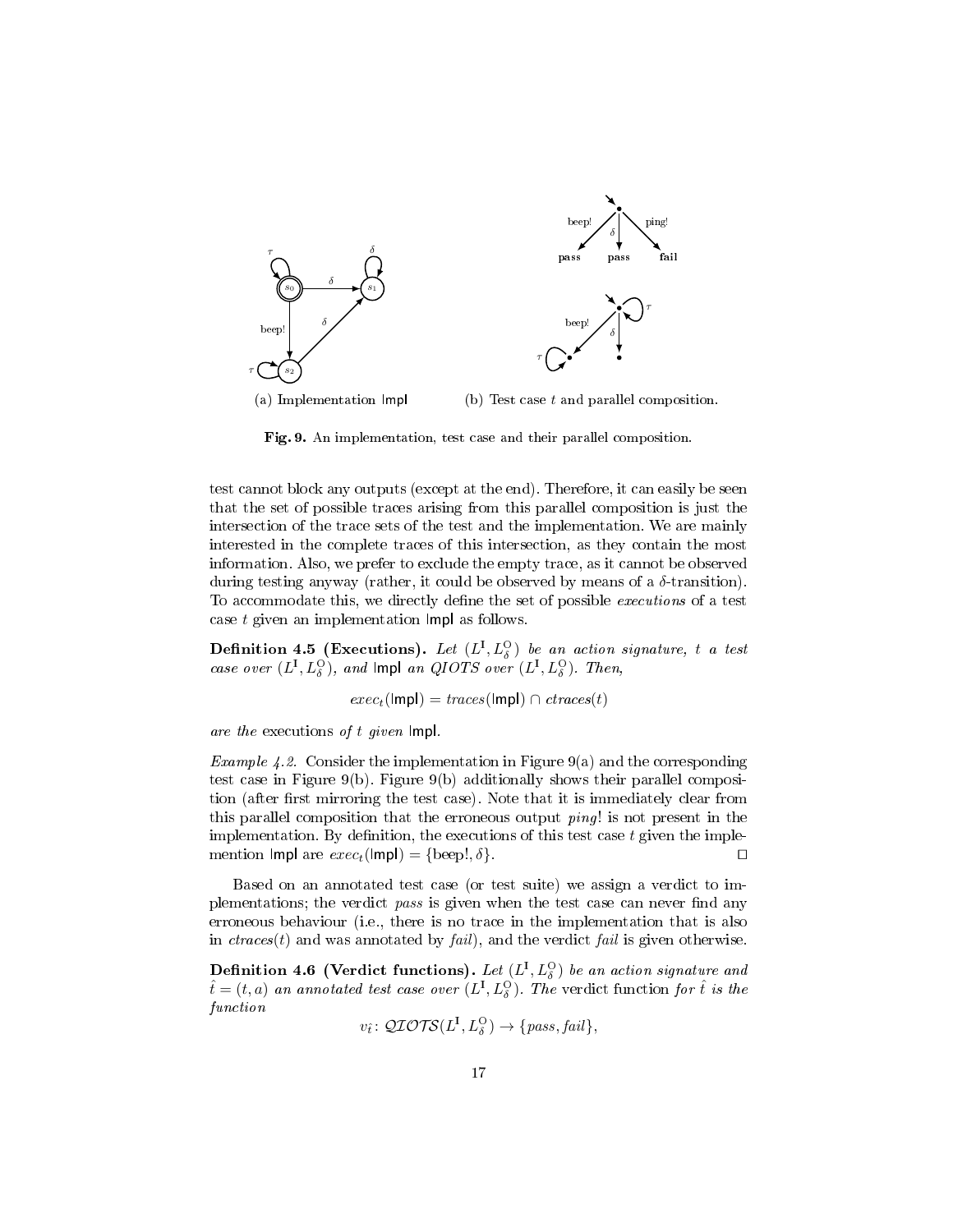given for any QIOTS Impl by

 $v_t(\text{Impl}) = \begin{cases} \text{pass} & \text{if } \forall \sigma \in exec_t(\text{Impl}) \ . \ a(\sigma) = \text{pass}; \end{cases}$ fail otherwise.

We extend  $v_t$  to a function  $v_t$ :  $\mathcal{QIOTS}(L^I, L^O) \rightarrow \{pass, fail\}$  assigning a verdict to implementations based on a test suite, by putting  $v_{\hat{I}}(\text{Impl}) = \text{pass if}$  $v_{\hat{t}}(\textsf{Impl}) = \textit{pass for all } \hat{t} \in \widehat{T}, \textit{ and } v_{\widehat{T}}(\textsf{Impl}) = \textit{fail otherwise}.$ 

Remark 4.1. Note that during (and after) testing we only have a partial view of the set  $exec_t(\text{Impl})$ , and hence of  $\text{Impl}:$  each time we run a test case on an implementation, we see only one single trace in the test case. Additionally, we are not in control of which traces we see. It is the implementation that decides which branch is selected. Hence, each test case should be executed a number of times to cover all behaviour. This implies that testing is inherently incomplete; even though no failure has been observed, there still may be faults left in the  $\Box$ system.

## 5 Testing with respect to  $\sqsubseteq_{\text{loc}}$

The conformance relation  $\mathcal{L}_{\text{isco}}$  is of vital importance in the test process, as it captures precisely which behaviour is considered valid and which is considered invalid. Based on Definition  $3.4$ , it induces the following annotation function:

Definition 5.1 (ioco-annotation). Let  $t$  be an (unannotated) test case for a specification Spec. The annotation function  $a_{\text{Spec},t}^{i_{\text{ceo}}}:ctraces(t) \rightarrow \{pass, fail\}$ for t is given by

$$
a_{\text{Spec},t}^{\text{isco}}(\sigma) = \left\{ \begin{aligned} \text{fail} & \text{if } \exists \, \sigma_1 \in \text{traces}(\text{Spec}), a! \in L_{\delta}^{\text{O}} \\ & \sigma \sqsupseteq \sigma_1 a! \land \sigma_1 a! \notin \text{traces}(\text{Spec}); \\ \text{pass otherwise.} \end{aligned} \right.
$$

The basic idea is that we generally assign a *fail* verdict only to sequences σ that can be written as  $\sigma = \sigma_1 a! \sigma_2$  such that  $\sigma_1 \in \text{traces}(\text{Spec})$  and  $\sigma_1 a! \notin$ traces(Spec); that is, when there is an output action that leads us out of the traces of Spec. Note that if we can write  $\sigma = \sigma_1 b? \sigma_2$  such that  $\sigma_1 \in \text{traces}(\text{Spec})$ and  $\sigma_1 b$ ?  $\notin$  traces(Spec), then we assign a pass, because in this case an unexpected input  $b? \in L^1$  was provided by the test case. Hence, any behaviour that comes after this input is ioco-conforming.

*Remark 5.1.* In our setting of input-enabled specifications, the scenario in which  $\sigma = \sigma_1 b? \sigma_2$  such that  $\sigma_1 \in \text{traces}(\text{Spec})$  and  $\sigma_1 b? \notin \text{traces}(\text{Spec})$ , cannot occur. The definition reduces to  $a_{\text{Spec},t}^{i\circ\text{co}}(\sigma) = \text{pass}$  if and only if  $\sigma \in \text{traces}(\text{Spec})$ .  $\square$ 

*Example 5.1.* In Figure 10, test case  $t_3$  is annotated according to  $a_{\text{Spec},t_3}^{i_{\text{occ}}}.$  Test case  $t_1$  is not, though, since it should allow the trace  $a!$  and not the trace  $b!$ (since  $\epsilon \in \text{traces}(\text{Spec})$ ,  $b! \in L^{\text{O}}_{\delta}$  and  $b! \notin \text{traces}(\text{Spec})$ ). Test case  $t_2$  is also not annotated according to  $a_{\text{Spec},t_3}^{i_{\text{occ}}},$  since it erroneously allows  $\delta$ .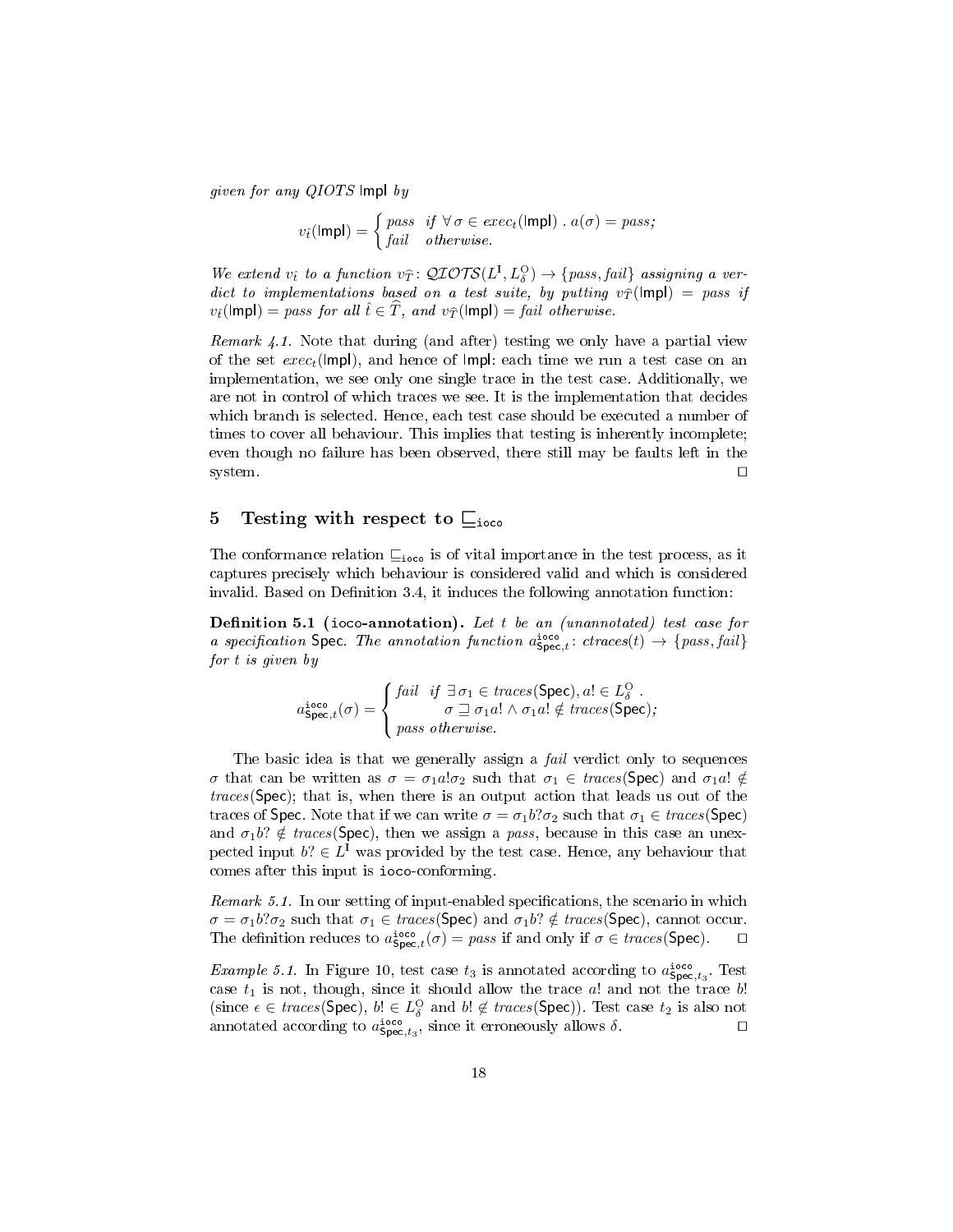Given a specification Spec, any test case t annotated according to  $a_{\text{Spec},t}^{i_{\text{occ}}}$  is sound for Spec with respect to  $\sqsubseteq_{\text{isco}}$ . Intuitively, a sound test case never rejects a correct implementation. That is, for all implementations  ${\sf Impl} \in \mathcal{QIOTS}(L^{\rm I},L^{\rm O}_\delta)$ it holds that  $v_i(\text{Impl}) = fail$  implies  $\text{Impl} \not\subseteq_{\text{loc}}$  Spec. It is easy to see that, as  $\sqsubseteq$ <sub>ioco</sub> coincides with trace inclusion due to input-enabledness, a test case is sound if  $\forall \sigma \in \text{traces}(t) \cdot \sigma \in \text{traces}(\text{Spec}) \implies a(\sigma) = \text{pass}.$ 

The fact that  $a_{\text{Spec},t}^{i_{\text{occ}}}$  yields sound test cases follows directly from the above observation and Remark 5.1.

**Proposition 5.1.** Let Spec be a specification, then the annotated test suite  $\widehat{T} =$  $\{(t, a_{\text{Spec},t}^{i_{\text{occ}}}) \mid t \in \mathcal{T}(\text{Spec})\}$  is sound for Spec with respect to  $\sqsubseteq_{\text{isco}}$ .

To also state a completeness property we first introduce a canonical form for sequences, based on the idea that it is never needed to test for quiescence multiple times consecutively.

**Definition 5.2** (Canonical traces). Let  $\sigma$  be a sequence over a label set L with  $\delta \in L$ , then its canonical form canon( $\sigma$ ) is the sequence obtained by replacing every occurrence of two or more consecutive  $\delta$  actions by  $\delta$ , and, when  $\sigma$  ends in one or more δ actions, removing all those. The canonical form of a set of sequences  $S \subseteq L^*$  is the set

$$
canon(S) = \{canon(\sigma) \mid \sigma \in S\}.
$$

The following proposition precisely characterises the requirement for a test suite to be complete with respect to  $\sqsubseteq_{\text{isco}}$ . Intuitively, a complete test suite never accepts an incorrect implementation. That is,  $\overline{T}$  is *complete* for Spec with respect to  $\sqsubseteq_{\mathsf{isco}}$  if for all implementations  $\mathsf{Impl} \in \mathcal{QIOTS}(L^{\mathsf{I}}, L^{\mathsf{O}}_\delta)$  it holds that Impl  $\mathcal{L}_{\text{isco}}$  Spec  $\implies v_{\hat{T}}(\text{Impl}) = \text{fail}.$ 

**Proposition 5.2.** Given a specification Spec and a test suite  $\widehat{T} \subseteq \{(t, a_{\text{Spec},t}^{i_{\text{core}}}) \mid$  $t \in \mathcal{T}(\mathsf{Spec})\}$ ,  $T$  is complete for  $\mathsf{Spec}$  with respect to  $\sqsubseteq_{\mathsf{isco}}$  if and only if

$$
\forall \sigma \in \mathit{canon}(\mathit{traces}(\mathsf{Spec}))\,.\newline (\mathit{out}_{\mathsf{Spec}}(\sigma) \neq L_{\delta}^{\mathsf{O}} \implies \exists \, (t,a) \in \widehat{T}\,.\ \sigma\delta \in t)
$$

Proof (sketch). This proposition states that a complete test suite should be able to observe the implementation's behaviour following every canonical trace of the specification (except when all behaviour is allowed). Hence, no possible unexpected (erroneous) outputs are impossible to detect, and indeed every incorrect implementation can be caught. The fact that we can restrict to canonical traces stems from well-formedness rules R2 and R4, which make sure that it is never necessary to directly observe again after observing quiescence.  $\Box$ 

 $Example 5.2.$  Consider the specification, implementation and test cases shown in Figure 10, all assuming  $L^{\bullet} = \{a!, b!\}$  and  $L^{\text{I}} = \varnothing$ . Note that Impl $\not\sqsubseteq_{\texttt{isco}}$  Spec due to the unexpected b! output.

Test case  $t_1$  is not sound for Spec with respect to  $\sqsubseteq_{\text{isco}}$ , since it fails the correct implementation Spec. Test case  $t_2$  is sound, though, as it only rejects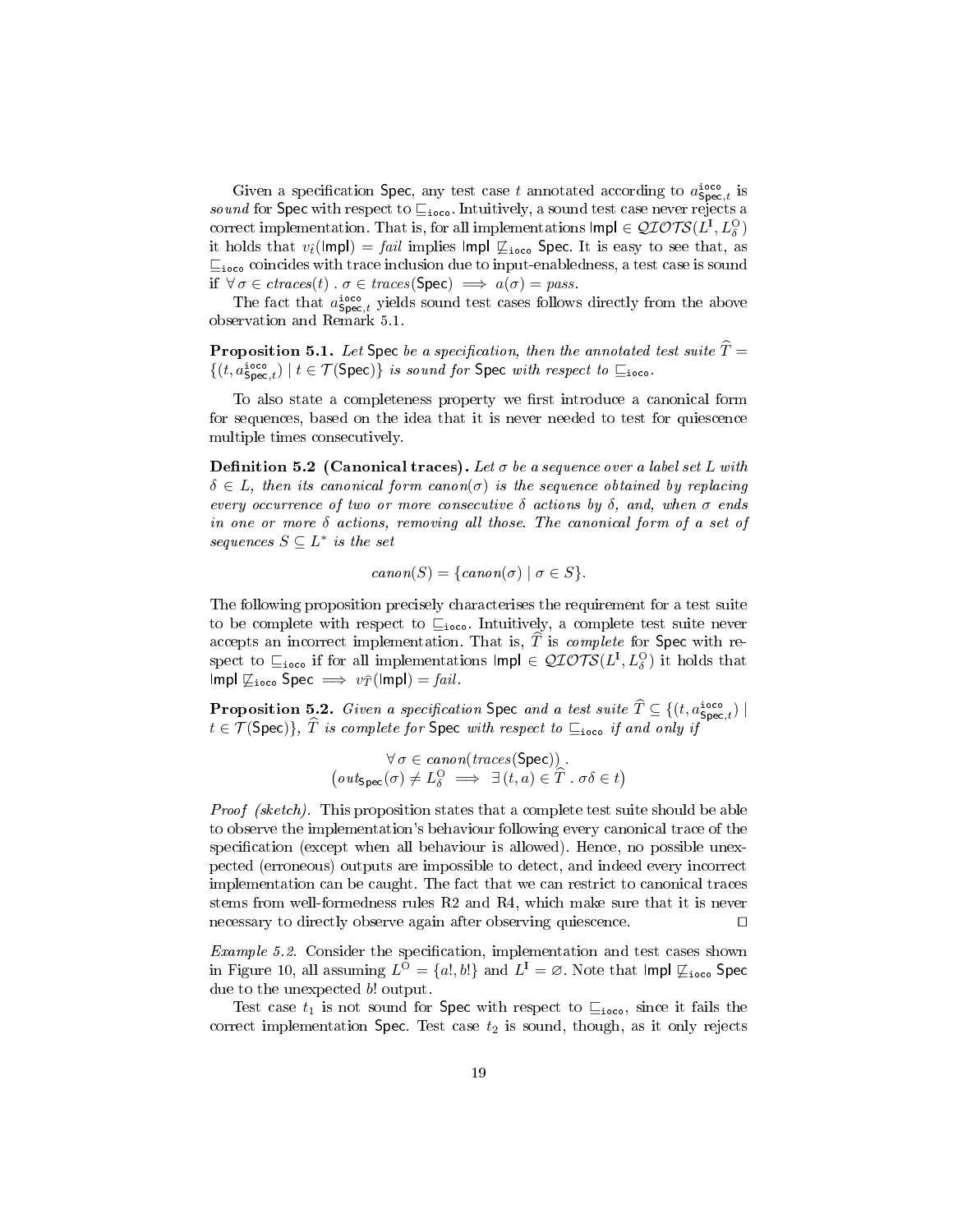

Fig. 10. A specification, implementation and test cases.

implementations that start with an unexpected b! (as not allowed by  $\sqsubseteq_{\text{isco}}$ ). Although  $t_2$  is sound, it is not complete; it does not detect  $\text{Impl}$  to be erroneous, since it stops testing after the first transition.

Using the characterisation of completeness, we can now easily show that each test suite containing the test case  $t_3$  is complete for Spec with respect to  $\sqsubseteq_{\text{isco}}$ . After all, canon(traces(Spec)) = { $\epsilon$ , a!}, and indeed  $\delta \in t_3$  and  $a!\delta \in t_3$ . Note that we can indeed stop testing after the  $\delta$  observation, since the well-formedness rules of QIOTSs do not allow any outputs after a  $\delta$  transition.

Soundness is a necessary, but not a sufficient property for an annotated test case to be useful. Indeed, a test case annotated with only pass verdicts is always sound. Therefore, we prefer a test case to give a fail verdict whenever it should, i.e., whenever its execution with an implementation produces a trace that is not allowed by the specification. Of course, completeness of a test suite makes sure that such traces are failed by at least one test case in the suite, but that is not necessarily efficient, and moreover, full completeness is rarely achievable. In practice, there are two reasons why testing is always incomplete: first, a complete test suite typically has infinitely many test cases, whereas we can execute only finitely many of them. Second, as observed in Remark 4.1, executing one test case yields only a partial view of the implementation, as each test execution reveals a single trace from the test. Therefore, we propose the more local notion of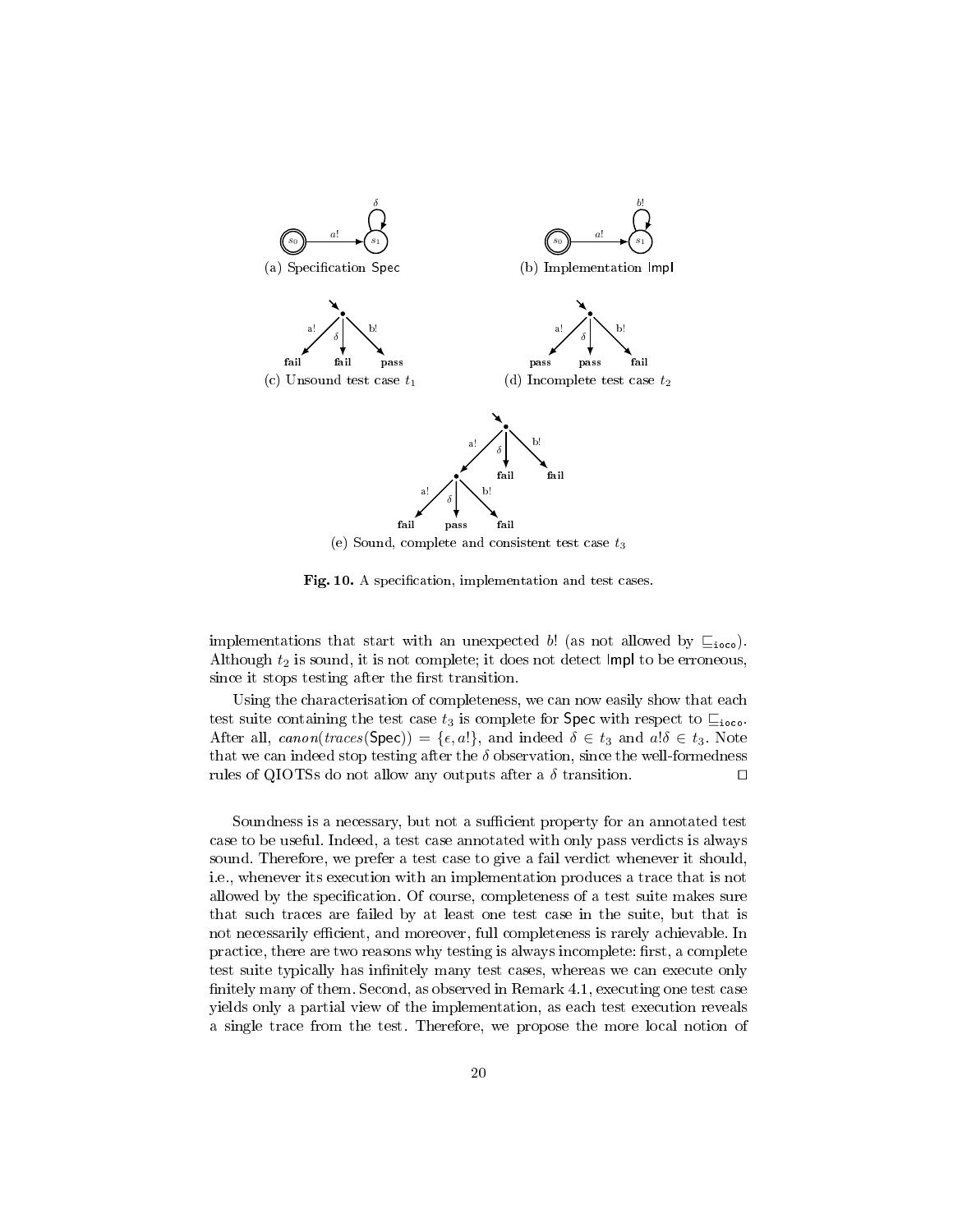consistency, extending soundness by requiring that implementations should not pass a test case that observes behaviour that is not allowed by the specification.

**Definition 5.3 (Consistency).** Let Spec be a specification over an action signature  $(L^I, L^O_\delta)$ , and  $\hat{t} = (t, a)$  an annotated test case for Spec. Then,  $\hat{t}$  is consistent for Spec with respect to  $\sqsubseteq_{\text{isco}}$  if it is sound, and for every trace  $\sigma \in \text{traces}(t)$ it holds that  $a(\sigma) = \text{pass implies that } \sigma$  is indeed allowed by the specification, i.e.,

$$
\forall \sigma \in \text{traces}(t) \ . \ a(\sigma) = \text{pass} \implies \sigma \in \text{traces}(\text{Spec})
$$

An annotated test suite is consistent with respect to  $\sqsubseteq_{\text{isco}}$  if all its test cases are.

As soundness requires that  $\sigma \in \text{traces}(\text{Spec})$  implies  $a(\sigma) = \text{pass}$  for every  $\sigma \in \text{traces}(t)$ , and consistency additionally requires that  $a(\sigma) = \text{pass implies}$  $\sigma \in \text{traces}(\text{Spec})$ , together they require

$$
\forall \sigma \in \text{traces}(t) \ . \ a(\sigma) = \text{pass} \Longleftrightarrow \sigma \in \text{traces}(\text{Spec})
$$

Clearly, if a consistent (and hence sound) test suite contains all traces of the specification, it is complete.

*Example 5.3.* In Example 5.2, the test case  $t_2$  is not consistent, since it allows quiescence in the initial state. The specification does not allow this behaviour, though. Test case  $t_3$  is sound, complete and consistent.

Besides being sound and possibly complete, the test cases annotated according to  $a^{i\texttt{occ}}$  are also consistent. Hence, whenever they detect behaviour that could not occur in any correct implementation, they assign a fail verdict. This follows directly from Remark 5.1 and the definition of consistency.

**Proposition 5.3.** Let Spec be a specification, then the annotated test suite  $\hat{T} =$  $\{(t, a_{\text{Spec},t}^{i\text{occ}}) \mid t \in \mathcal{T}(\text{Spec})\}$  is consistent for Spec with respect to  $\sqsubseteq_{\text{isco}}$ .

Obviously, for all practical purposes test suites denitely should be sound, and preferably complete (although the latter can never be achieved for any nontrivial specification due to an infinite amount of possible traces). Moreover, inconsistent test suites should be avoided as they ignore erroneous behaviour.

Note that, as already mentioned in Remark 4.1, not the whole possible range of traces that Impl may exhibit will in general be observed during a single test execution. Moreover, although our fairness assumption implies that all traces of Impl will eventually be seen, many executions may be necessary to indeed detect all erroneous behaviour.

### 5.1 Optimisation: fail-fast and input-minimal tests

The tests from Tretmans' ioco-theory [8] are required to be *fail-fast* (i.e., they stop testing after the first observation of an error) and *input-minimal* (i.e., they do not apply input actions that are unexpected according to the specification).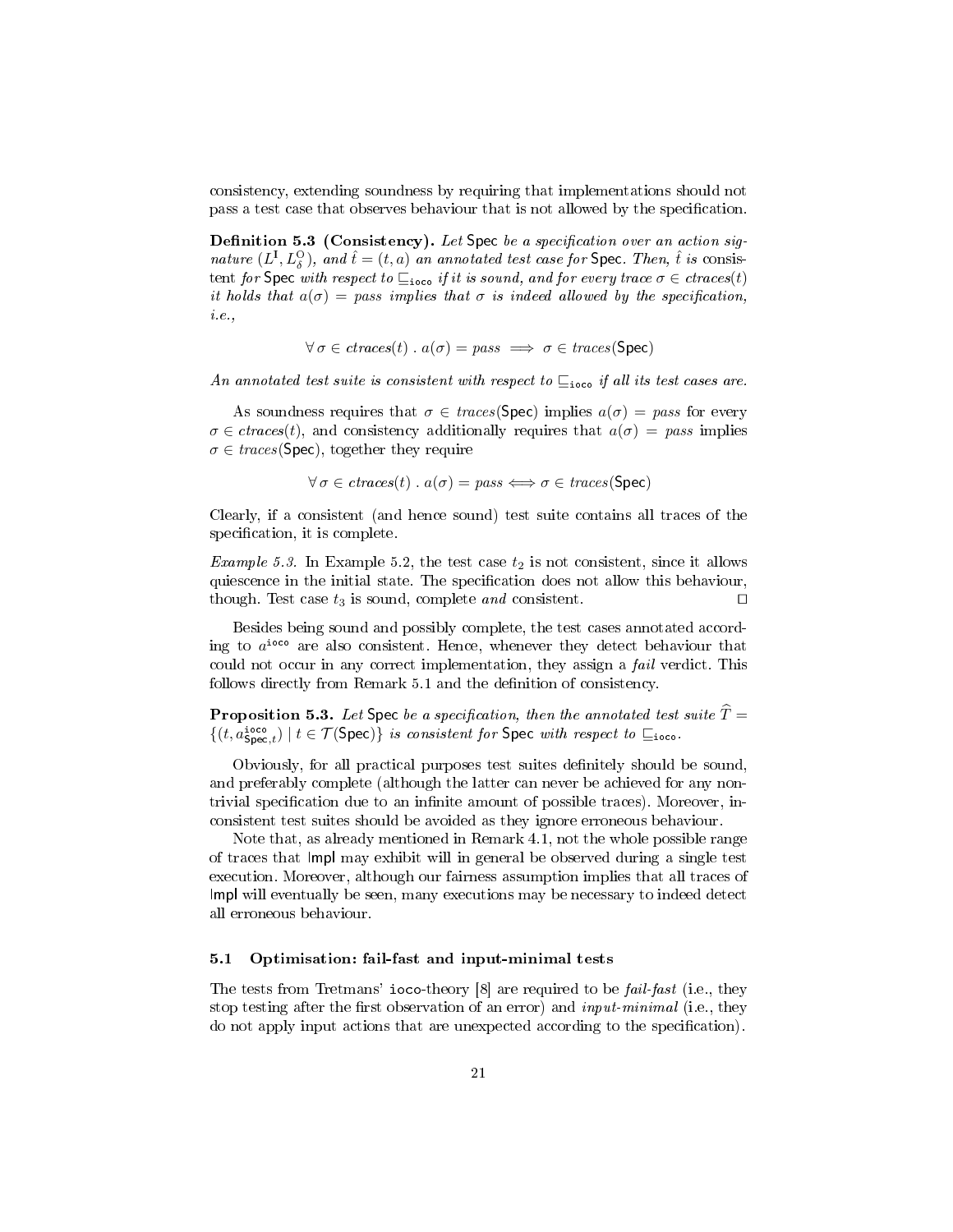**Definition 5.4 (Optimisations).** Let Spec be a specification over an action signature  $(L^{\text{I}}, L^{\text{O}}_{\delta}), \bar{h}$ en

- $a$  test t is fail-fast with respect to Spec if σ  $\not∈$  traces(Spec) implies that  $\forall a \in L \cdot \sigma a \notin t;$
- $a$  test t is input-minimal with respect to Spec if for all  $\sigma a? \in t$  with  $a? \in L^{\mathcal{I}}$ it holds that  $\sigma \in traces(Spec)$  implies  $\sigma a? \in traces(Spec)$ .

The reason for restricting to fail-fast test cases is that ioco defines implementations to be nonconforming if they have at least one nonconforming trace. Hence, once such a trace is observed, the verdict can be given and no further testing is needed. The reason for restricting to input-minimal test cases is that ioco allows any behaviour after a trace  $\sigma \notin traces(Spec)$  anyway, invalidating the need to test for such behaviour. We note that, in our context of input-enabled specifications, all tests are input-minimal.

Note that for a test case t that is both fail-fast and input-minimal  $\sigma a? \in t$ implies  $\sigma a? \in traces(\text{Spec}).$ 

## 6 Algorithms for test case derivation

So far, we defined a framework in which specifications can be modelled as QIOTSs and test cases for them can be specified, annotated and executed. Moreover, we presented the conformance relation ioco, and provided a way to annotate test cases according to ioco in a sound manner. Finally, we discussed that we can restrict test suites to only contain fail-fast and input-minimal test cases.

The one thing still missing is a procedure to automatically generate test cases from a specification. We describe two algorithms for test case generation: batch testing, or offline testing, that generates a set of test cases first, and then executes these; and on-the-fly or online test case generation, which generates test inputs while executing the system-under-test.

### 6.1 Batch test case derivation

Algorithm 1 describes batchGen, which generates a set of test cases. The input of this function is a specification Spec and a history  $\sigma \in traces(Spec)$ . The output then is a test case that can be applied *after* the history  $\sigma$  has taken place. The idea is to call the function initially with history  $\epsilon$ , obtaining a test case that can be applied without any start-up phase.

For each call to batchGen, a nondeterministic choice is made. Either the empty test case is returned (used for termination), or a test case is generated that starts by observation, or a test case is generated that starts by stimulation. The fair execution of these alternatives will guarantee eventually the selection of the first alternative, and with that, termination.

In case stimulation of some input action a? is chosen, this results in the test case containing the empty trace  $\epsilon$  (to stay prefix-closed), a number of traces of the form  $a$ ? $\sigma'$  where  $\sigma'$  is a trace from a test case starting with history  $\sigma a$ ?,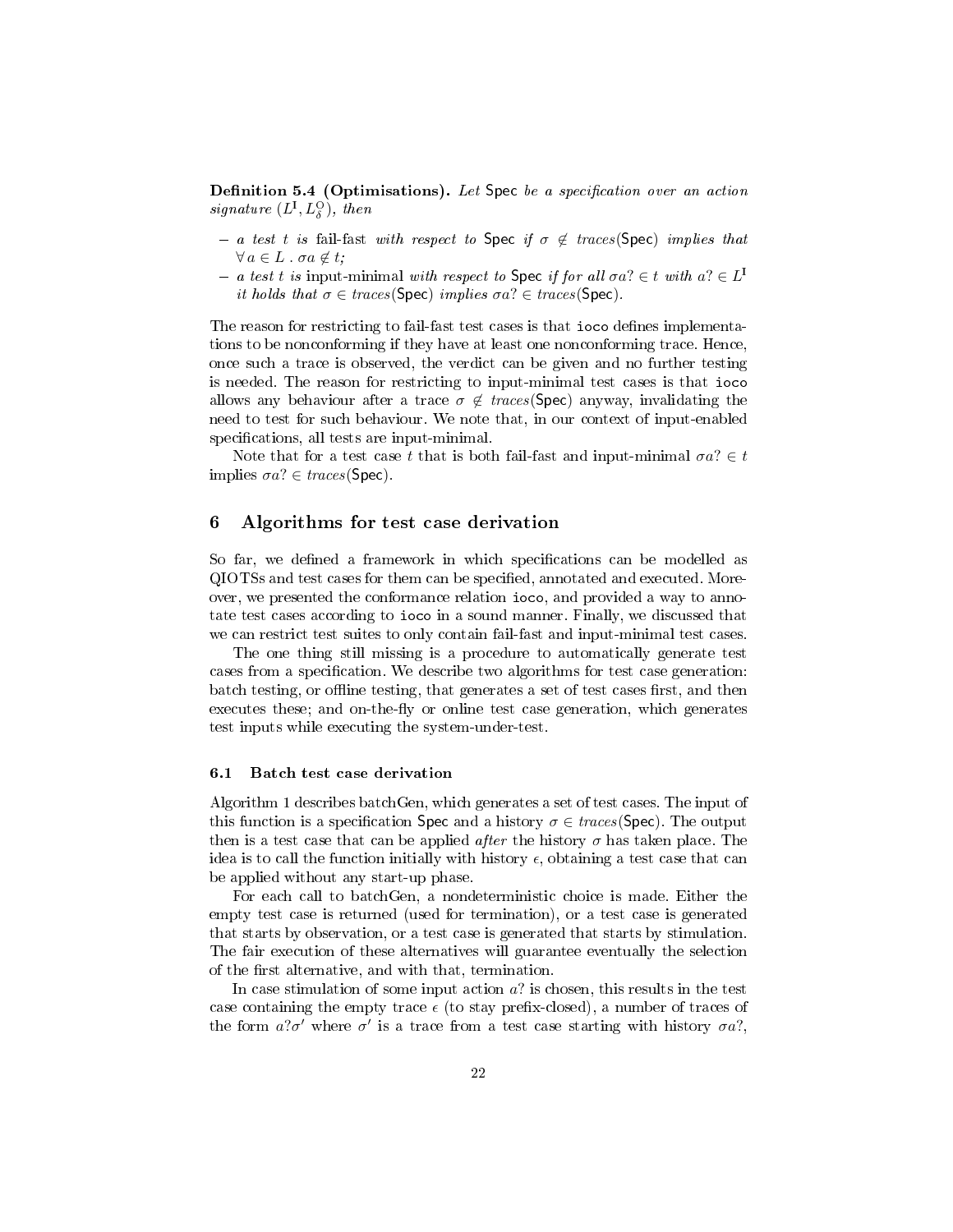Algorithm 1: Batch test case generation for ioco.

**Input:** A specification Spec and history  $\sigma \in \text{traces}(\text{Spec})$ Output: A test case  $t$  for Spec such that  $t$  is input-minimal and fail-fast

|             | <b>procedure</b> batchGen(Spec, $\sigma$ )                                                           |
|-------------|------------------------------------------------------------------------------------------------------|
| 1           | $ \text{true}  \rightarrow$                                                                          |
| $\mathbf 2$ | return $\{\epsilon\}$                                                                                |
| 3           | $ \texttt{true}  \rightarrow$                                                                        |
| 4           | result $:= \{\epsilon\}$                                                                             |
| 5           | forall $b! \in L_{\delta}^{\text{O}}$ do                                                             |
| 6           | if $\sigma b! \in traces(Spec)$ then                                                                 |
| 7           | result := result $\cup$ { $b!\sigma'   \sigma' \in \text{batchGen}(\text{Spec}, \sigma b!)$ }        |
|             | else                                                                                                 |
| 8           | result := result $\cup \{b!\}$                                                                       |
|             | end                                                                                                  |
|             | end                                                                                                  |
| 9           | return result                                                                                        |
| 10          | $[a? \in L^{\mathcal{I}}] \rightarrow$                                                               |
| 11          | result := $\{\epsilon\} \cup \{a?\sigma' \mid \sigma' \in \text{batchGen}(\text{Spec}, \sigma a?)\}$ |
| 12          | forall $b! \in L^{\mathcal{O}}$ do                                                                   |
| 13          | if $\sigma b! \in \text{traces}(\text{Spec})$ then                                                   |
| 14          | result := result $\cup$ { $b!\sigma'   \sigma' \in \text{batchGen}(\text{Spec}, \sigma b!)$ }        |
|             | else                                                                                                 |
| 15          | result := result $\cup \{b!\}$                                                                       |
|             | end                                                                                                  |
|             | end                                                                                                  |
| 16          | return result                                                                                        |

and, for every possible output action  $b! \in L^{\Omega}$  (so  $b! \neq \delta$ ), a number of traces of the form  $b!\sigma'$ , where  $\sigma'$  is a trace from a test case starting with history  $\sigma b!$ . No traces of the form  $b!\sigma'$  (with  $\sigma' \neq \epsilon$ ) are added when the output b! is erroneous; this makes sure that the resulting test case will be fail-fast.

If observation is chosen, this results in the test case containing the empty trace  $\epsilon$  (again, to stay prefix-closed) and, for every possible output action  $b! \in L^Q_\delta,$ some traces of the form  $bl\sigma'$ , where  $\sigma'$  is a trace from a test case starting with history  $\sigma a$ ?. Again, we stop instantly after an erroneous output.

*Remark 6.1.* Note that, for efficiency reasons, the algorithm could be changed to remember the states in which the system might be after history  $\sigma$ . Then, the parameters of batchGen would become (Spec,  $\sigma$ , S'), the conditions in line 6 and 13 would become  $\exists s \in S'$ .  $b! \in L_{\text{Spec}}(s)$ , the recursive calls in line 7 and 14 would add a third parameter  $reach_{\text{Spec}}(S', b!)$ , and the recursive call in line 11 would add a third parameter  $reach_{\text{Spec}}(S', a?)$ 

Remark 6.2. Clearly, it is impossible to explicitly store any nontrivial test case for a specification over an infinite number of output actions, as for such systems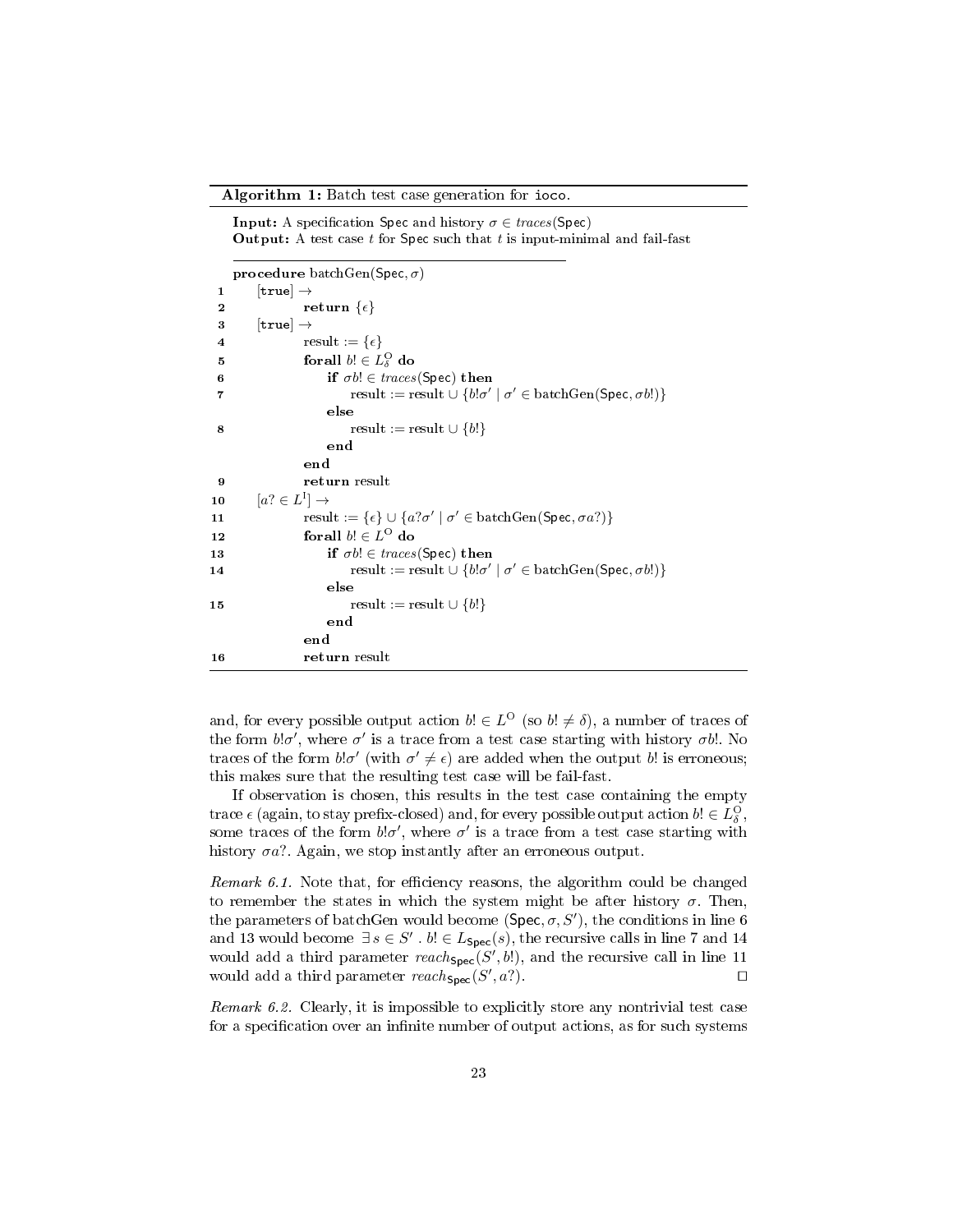a single observation already leads to an infinite test case. In that case, the algorithm should be considered a pseudo-algorithm. The algorithm for on-the-fly test case derivation, presented in the next section, will still be feasible.  $\Box$ 

**Theorem 6.1.** Let Spec be a specification, and  $t = \text{batchGen}(\text{Spec}, \epsilon)$ . Then, t is a fail-fast and input-minimal test case for Spec.

*Proof (sketch)*. We need to show that the conditions of Definition 4.1 are satisfied. Prefix-closedness can be shown using induction over the length of a trace, as every step of the algorithm suffixes at most one action and also returns  $\epsilon$ . Furthermore, as every iteration of the algorithm increases the length of the test case by one, a test case obtained by running the algorithm (a finite amount of time) can never have an infinite increasing sequence. Finally, the required structure of the traces precisely corresponds to what's happening in the three nondeterministic choices: either suffixing nothing, suffixing all outputs including  $\delta$ , or suffixing an input and all output actions excluding  $\delta$ .

Note that Propositions 5.1 and 5.3 imply that  $\hat{t} = (t, a_{\text{Spec},t}^{i,\text{occ}})$  is sound and consistent for Spec with respect to  $\sqsubseteq_{\text{ioco}}$ .

The next theorem states that, in principle, every possible fault can be discovered by a test case generated using Algorithm 1. More specifically even, it can always be found by a linear one.

**Theorem 6.2.** Let Spec be a specification, and  $T$  the set of all linear test cases that can be generated using Algorithm 1. Then, the annotated test suite  $T =$  $\{(t, a_{\text{Spec},t}^{i\text{occ}}) \mid t \in T\}$  is complete for Spec with respect to  $\sqsubseteq_{\text{isco}}$ .

*Proof.* By Proposition 5.2 we know that  $\widehat{T}$  is complete for Spec with respect to  $\subseteq$ <sub>ioco</sub> if for all  $\sigma \in$  *canon*(*traces*(Spec)) either the specification allows all outputs (including quiescence) after  $\sigma$ , or there exists an annotated test case  $(t, a) \in \hat{T}$ such that  $\sigma\delta \in t$ .

Let  $\sigma = a_1 a_2 \ldots a_n \in \text{canonical}(\text{trace}(Spec))$ . We now show that indeed there exists a linear test case  $t \in T$  such that  $\sigma \delta \in t$  by constructing this test case. We will construct it in such a way that  $\sigma$  will be the main trace of t.

In the first iteration, we resolve the nondeterminism based on the action  $a_1$ . If  $a_1 \in L^{\mathcal{I}}$ , then we choose to stimulate  $a_1$ . This results in several recursive calls; one for the history a? and one for every  $b! \in L^{\mathcal{O}}$ . For all the outputs b! the next choice should be to return  $\epsilon$ ; that way, t remains linear as all traces only deviate one action from the main trace  $\sigma$ . If  $a_1 \in L^{\Omega}_{\delta}$ , then we choose to observe. This results again in several recursive calls; one for every  $b! \in L_{\delta}^{\text{O}}$ . Now, for all outputs  $b! \neq a_1$  the recursive call should return  $\epsilon$  for t to remain linear.

In the second iteration, caused by the recursive call with history  $a_1$ , the same strategy should be applied. Finally, at the  $(n+1)$ <sup>th</sup> iteration, having history  $\sigma$ , choose to observe. This causes  $\sigma\delta$  to be added to t. Now return  $\epsilon$  in all remaining recursive calls to terminate the algorithm.  $\Box$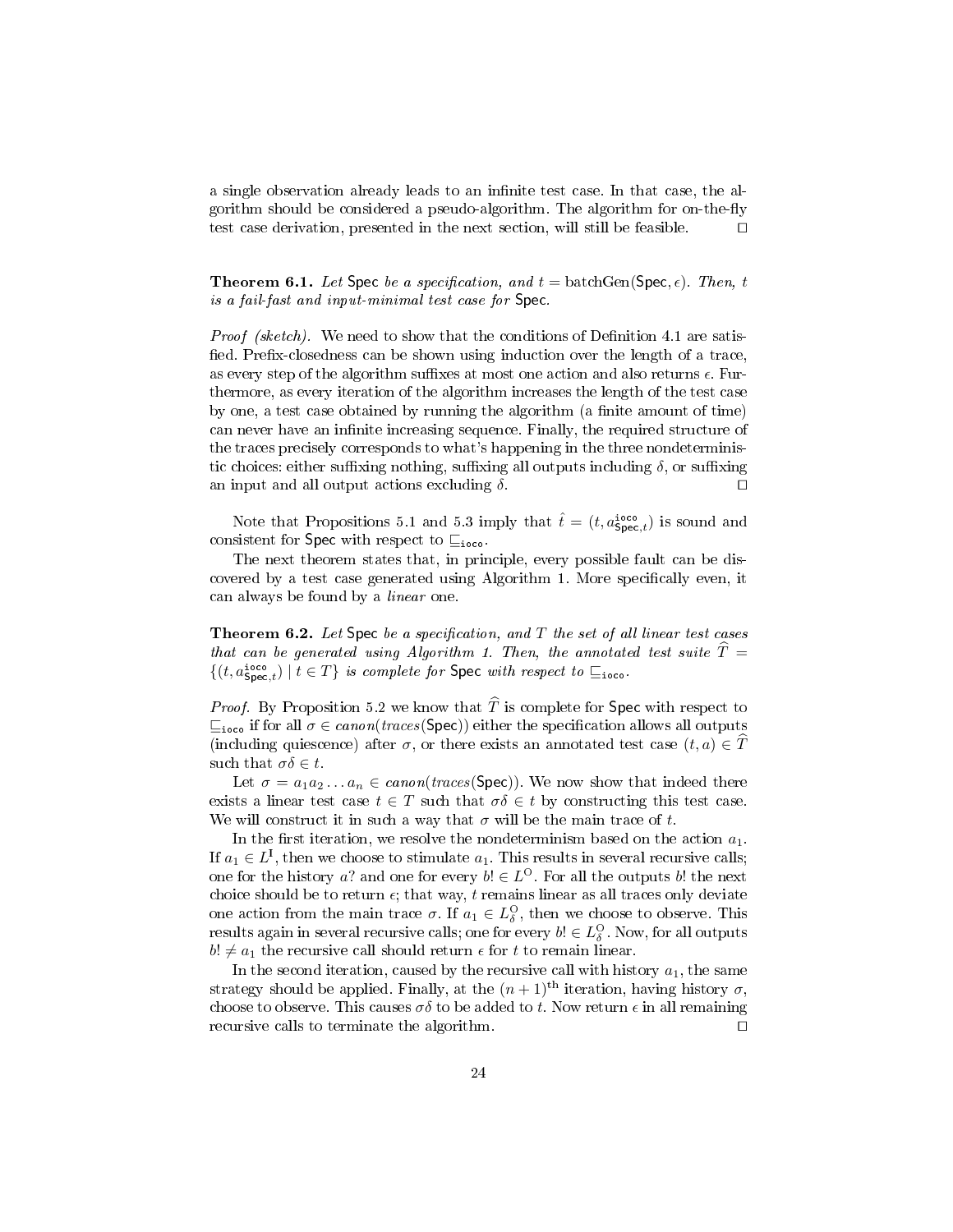Clearly, this implies that the set of all (not necessarily linear) test cases that can be generated using Algorithm 1 is complete. Still, some issues need to be taken into consideration.

First, as mentioned before, almost every system needs an infinite test suite to be tested completely, which of course is not achievable in practice. In case of a countable number of actions and states this test suite can at least be provided by the algorithm in the limit to infinitely many recursive steps, but for uncountable specifications this would not even be the case anymore (because in infinitely many steps the algorithm is only able to provide a countable set of test cases).

Second, although the set of all test cases derivable using the algorithm is in theory complete, this does not necessarily mean that every erroneous implementation is detected by running all of these tests once. After all, because of nondeterminism, faulty behaviour might not show during testing, even though it may turn up afterwards. Only if all possible outcomes of every nondeterministic choice are guaranteed to be taken at least once during testing, a complete test suite can indeed observe all possible erroneous traces of an implementation. We refer to [13] for more details on expected test coverage (including probabilistic computations).

Despite these restrictions, the completeness theorem provides important information about the test derivation algorithm: it has no 'blind spots'. That is, for every possible erroneous implementation there exists a test case that can be generated using Algorithm 1 and can detect the erroneous behaviour. So, in principle every fault can be detected.

#### 6.2 On-the-fly test case derivation

Instead of executing predefined test cases, it is also possible to derive test cases on-the-fly. A procedure to do this in a sound manner is depicted in Algorithm 2. We note that the efficiency considerations of Remark 6.1 also apply to this algorithm.

The input of the algorithm consists of a specification Spec and a concrete implementation Impl. The algorithm contains one local variable,  $\sigma$ , which represents the trace obtained thus far; it is therefore initialised with the empty trace  $\epsilon$ . Then, the while loop is executed a nondeterministic number of times.

For every test step there is a nondeterministic choice between ending the test, observing, or stimulating the implementation by any of the input actions. In case observation is chosen, the output provided by the implementation (either a real output action or  $\delta$ ) is appended to  $\sigma$ . Also, the correctness of this output is verified by checking if the trace obtained thus far is contained in  $traces(Spec)$ . If not, the verdict fail can be given, otherwise we continue. In case stimulation is chosen, the implementation is stimulated with one of the inputs that are allowed by the specification, and the history is updated. By definition of ioco no fail verdict can immediately follow from stimulation, so we continue with the next iteration. As the implementation might provide an output action before we are able to stimulate, a try-catch block is positioned around the stimulation to be able to handle an incoming output action. Moreover, the stimulation and the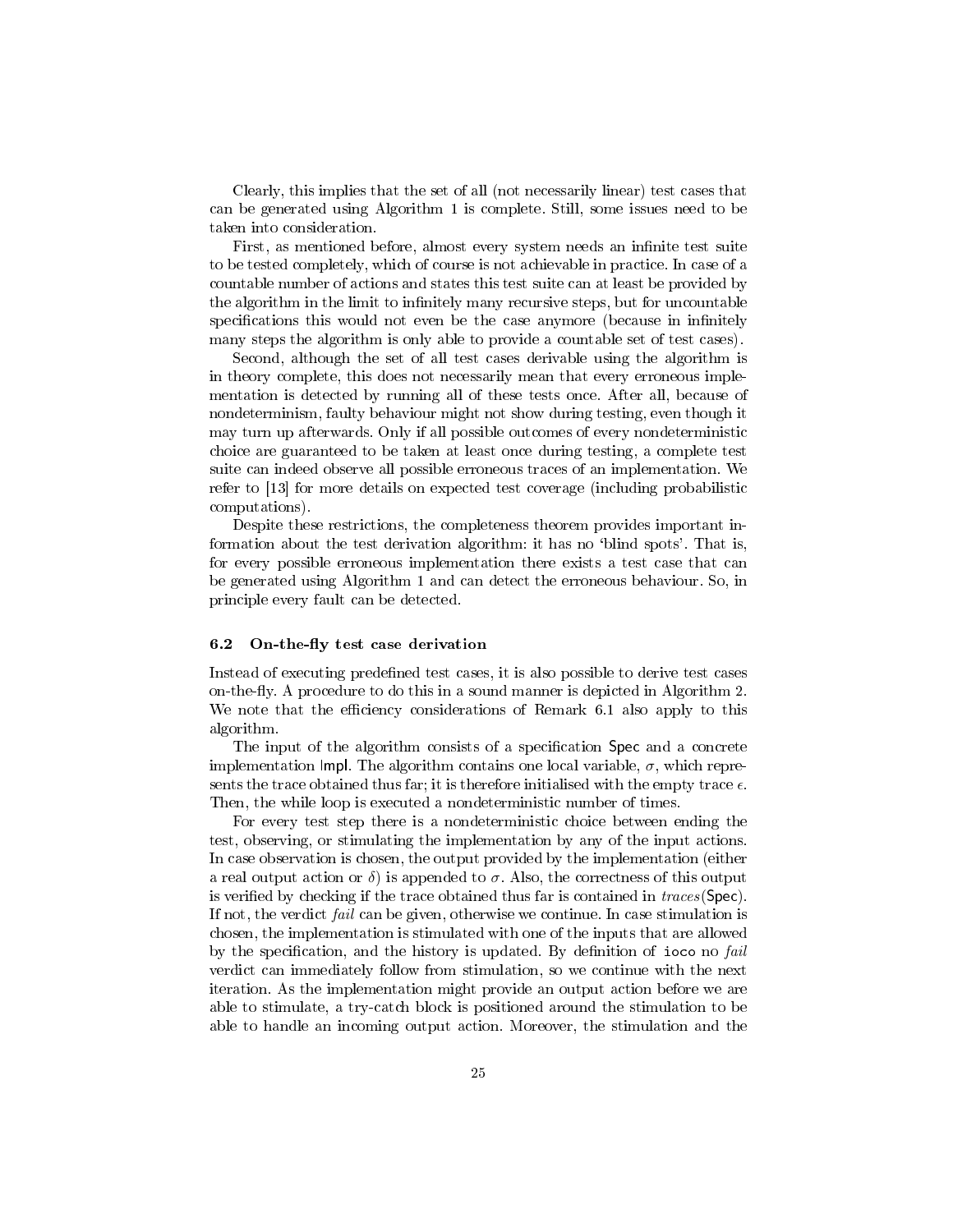#### Algorithm  $2$ : On-the-fly test case derivation for ioco.

Input: A specification Spec, a concrete implementation Impl.

Output: The verdict pass when the observed behaviour of Impl was ioco-conform Spec, and the verdict fail when a nonconforming trace was observed during the test.

|              | 1 $\sigma := \epsilon$                                         |
|--------------|----------------------------------------------------------------|
| $\mathbf{2}$ | while true do                                                  |
| 3            | $[true] \rightarrow$                                           |
| 4            | return pass                                                    |
| 5            | $ \texttt{true}  \rightarrow$                                  |
| 6            | observe lmp's next output b! (possibly $\delta$ )              |
| 7            | $\sigma := \sigma b!$                                          |
| 8            | if $\sigma \notin traces(Spec)$ then return fail               |
| 9            | $[a? \in L^{\mathcal{I}}] \rightarrow$                         |
| 10           | try                                                            |
| 11           | atomic                                                         |
| 12           | stimulate $\text{Impl with } a?$                               |
| 13           | $\sigma := \sigma a?$                                          |
|              | end                                                            |
| 14           | <b>catch</b> an output b! occurs before a? could be provided   |
| 15           | $\sigma := \sigma b!$                                          |
| 16           | if $\sigma \notin \text{traces}(\text{Spec})$ then return fail |
|              | end                                                            |
|              | end                                                            |
|              | 17 return pass                                                 |

update of  $\sigma$  are put in an atomic block, preventing the scenario where an output that occurs directly after a stimulation prevents  $\sigma$  from being updated properly.

### **Theorem 6.3.** Algorithm 2 is sound and consistent with respect to  $\subseteq_{\text{isco}}$ .

*Proof.* We first prove soundness. Note that  $\sigma$  keeps track of the trace exhibited by the implementation thus far. The only way for the algorithm to return fail is when  $\sigma \notin traces(Spec)$  after an observation. In that case, indeed we found that *traces*(lmpl)  $\nsubseteq$  *traces*(Spec) and hence Impl  $\nsubseteq$ <sub>ioco</sub> Spec.

For consistency, note that the only way for the algorithm to return pass is when  $\sigma \in \text{traces}(\text{Spec})$  by the end of the last iteration. As the on-the-fly algorithm basically is a test case with only one complete trace, this directly satisfies the definition of consistency.  $\Box$ 

The algorithm is obviously not complete when run only once. However, it is easy to see that, just like for the batch test case generation algorithm, there is no erroneous implementation that cannot be caught in principle. The more often it is run, the more likely that erroneous transitions are detected.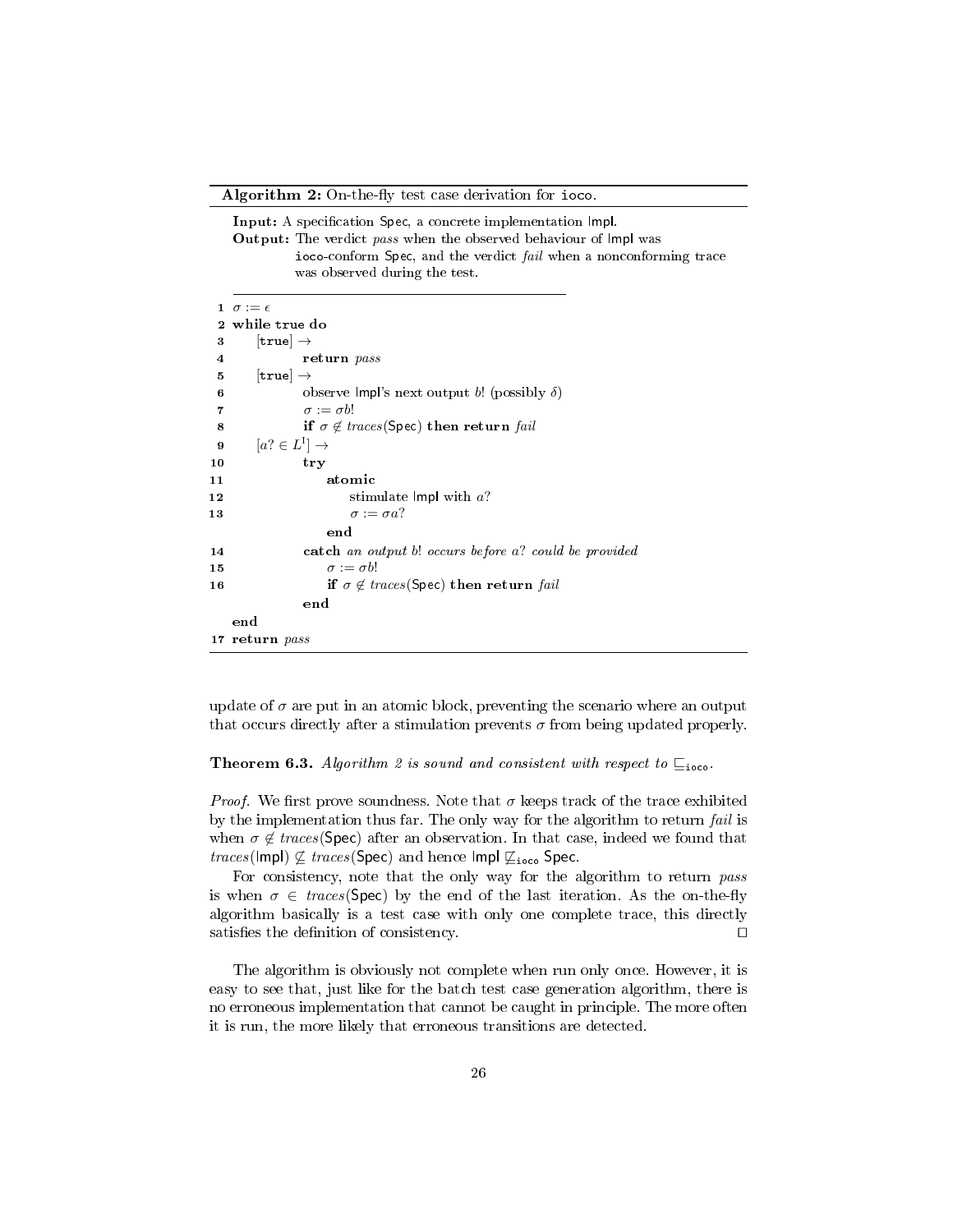## 7 Conclusions and future work

This paper has revisited the ioco-theory for model-based testing so that it can handle divergences, i.e.,  $\tau$ -loops. Divergences are common in practice, for instance as a result of action hiding. Hence, our results extend model-based testing techniques to an important class of new models.

We have phrased ioco-theory in a trace-based setting, using only standard concepts from labelled transition systems. Technically, our treatment of divergence proceeds via the QIOTS model, where quiescence is modelled as a special output action. QIOTSs constitute a clean modelling framework, closed under parallel composition, action hiding and determinization. This paves the way to further study compositionality results; compositionality is widely recognized as one of the most crucial techniques to handle the complexity of today's systems. Further, testers can be oblivious of the QIOTS model, since any input/output transition system can be transformed into a QIOTS via a deltafication operator.

This work spawns two directions for future research. First, our setting requires that  $\tau$ -loops contain finitely many states only. This restriction is needed to ensure well-formedness of the deltification operator. Second, as mentioned, it is interesting to study compositionality results for systems with divergences.

Acknowledgements We would like to thank the reviewers for their thorough comments that really helped improve this paper. We thank Gerjan Stokkink for his large contributions to work that provides important ingredients for this paper  $[2, 14-16]$ .

Since this paper is a part of the Festschrift at the occasion of the 60th birthday of Kim Guldstrand Larsen, we like to thank Kim for the many exciting and fruitful discussions we have had, and still have, over all these years in project meetings, at conferences and many other occasions — Kim was never quiescent.

## References

- 1. Tretmans, J.: Test generation with inputs, outputs and repetitive quiescence. Software – Concepts and Tools  $17(3)$  (1996) 103-120
- 2. Stokkink, W.G.J., Timmer, M., Stoelinga, M.: Divergent quiescent transition systems. In: Proceedings of the 7th International Conference on Tests and Proofs (TAP). Volume 7942 of Lecture Notes in Computer Science., Springer (2013) 214 231
- 3. Lynch, N.A., Tuttle, M.R.: An introduction to input/output automata. CWI Quarterly  $2(1989) 219-246$
- 4. Milner, R.: Communication and Concurrency. Prentice Hall (1989)
- 5. Timmer, M., Brinksma, E., Stoelinga, M.I.A.: Model-based testing. In: Software and Systems Safety: Specification and Verification. Volume 30 of NATO Science for Peace and Security Series D. IOS Press, Amsterdam (2011) 1-32
- 6. Vaandrager, F.W.: On the relationship between process algebra and input/output automata (extended abstract). In: Proceedings of the 6th Annual Symposium on Logic in Computer Science (LICS), IEEE Computer Society (1991) 387-398